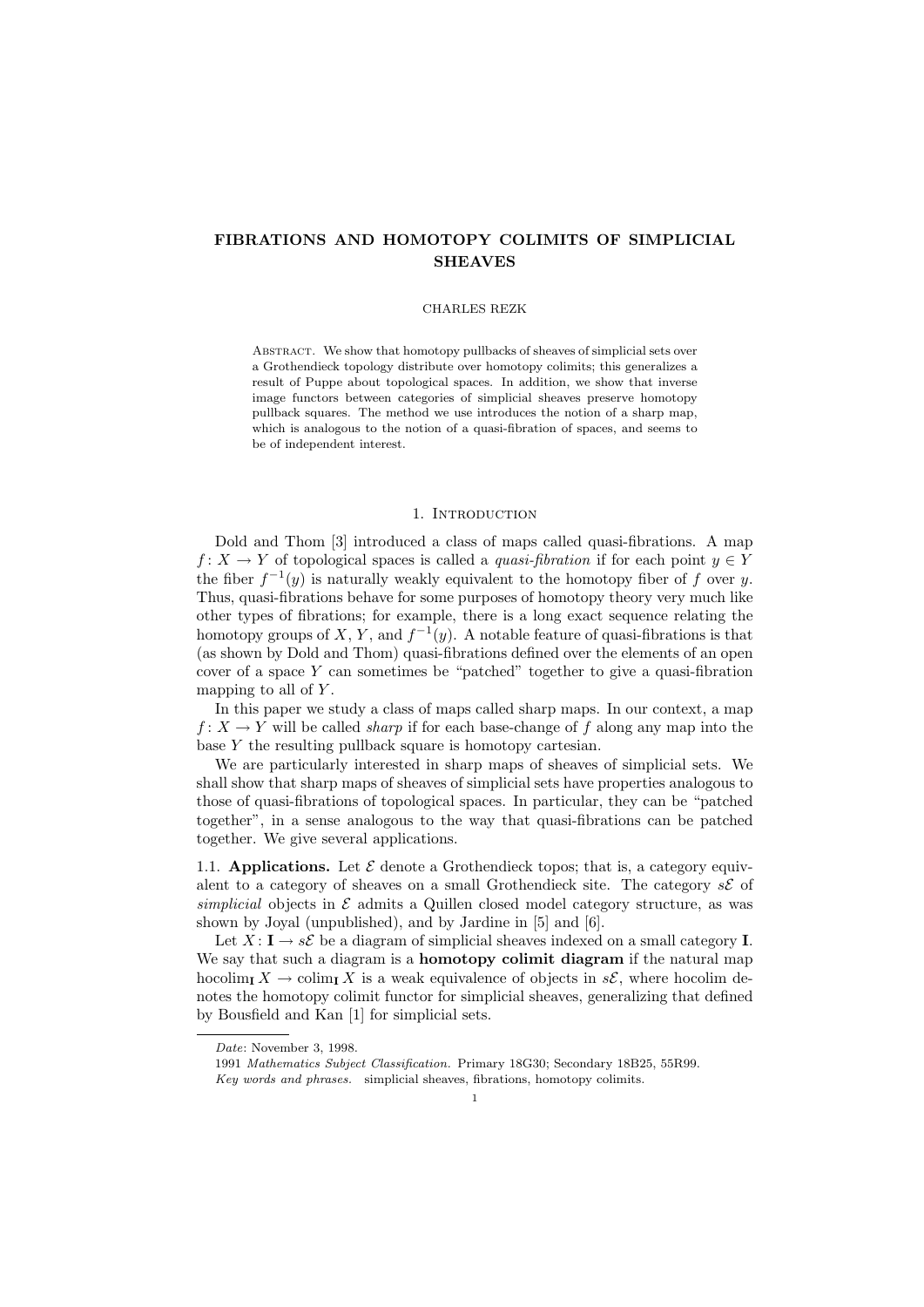Given a map  $f: X \to Y$  of I-diagrams of simplicial sheaves, for each object i of I there exists a commutative square

(1.2) 
$$
Xi \longrightarrow \operatorname{colim}_{\mathbf{I}} X
$$

$$
f i \downarrow \qquad \qquad \downarrow
$$

$$
Yi \longrightarrow \operatorname{colim}_{\mathbf{I}} Y
$$

and for each morphism  $\alpha: i \to j$  of I there exists a commutative square

(1.3) 
$$
Xi \xrightarrow{X\alpha} Xj
$$

$$
f_i \downarrow \qquad f_j
$$

$$
Yi \xrightarrow{Y\alpha} Yj
$$

The following theorem essentially says that in a category of simplicial sheaves, homotopy pullbacks "distribute" over homotopy colimits.

**Theorem 1.4.** Let  $f: X \to Y$  be a map of **I**-diagrams of simplicial objects in a topos  $\mathcal{E}$ , and suppose that Y is a homotopy colimit diagram. Then the following two properties hold.

- (1) If each square of the form  $(1.2)$  is homotopy cartesian, then X is a homotopy colimit diagram.
- (2) If X is a homotopy colimit diagram, and each diagram of the form  $(1.3)$  is homotopy cartesian, then each diagram of the form (1.2) is also homotopy cartesian.

The proof of (1.4) is given in Section 7. This result is well-known when  $s\mathcal{E}$  is the category of simplicial sets: Puppe [9] formulates and proves a version of the above result for the category of topological spaces, which can be used to derive (1.4) for simplicial sets; see [4, Appendix HL] for more discussion of Puppe's result. Also, Chachólski [2] has proved a result of this type in the category of simplicial sets using purely simplicial methods.

As another application we give the following. Let  $p: \mathcal{E} \to \mathcal{E}'$  be a geometric morphism of Grothendieck topoi, and let  $p^* \colon \check{\mathcal{E}}' \to \check{\mathcal{E}}$  denote the corresponding inverse image functor. This functor prolongs to a simplicial functor  $p^* \colon s\mathcal{E}' \to s\mathcal{E}$ .

**Theorem 1.5.** The inverse image functor  $p^*$ :  $s\mathcal{E}' \to s\mathcal{E}$  preserves homotopy cartesian squares.

The proof of (1.5) is given in Section 5. An example of an inverse image functor is the sheafification functor  $L^2$ :  $\text{PshC} \rightarrow \text{ShC}$  associated to a Grothendieck topology on  $\mathbb C$ . Thus,  $(1.5)$  shows in particular that sheafification functors preserve homotopy cartesian squares.

1.6. Organization of the paper. In Section 2 we define sharp maps and state some of their general properties. In Section 3 we recall facts about sheaf theory and the model category structure on simplicial sheaves. Section 4 gives several useful characterizations of sharp maps of simplicial sheaves, which are used to prove a number of properties in Section 5, as well as the proof of  $(1.5)$ .

In Section 6 we prove a result about how sharp maps are preserved by taking the diagonal of a simplicial object. This result is used in Section 7 to prove a similar fact about how sharp maps are preserved by homotopy colimits; this result is used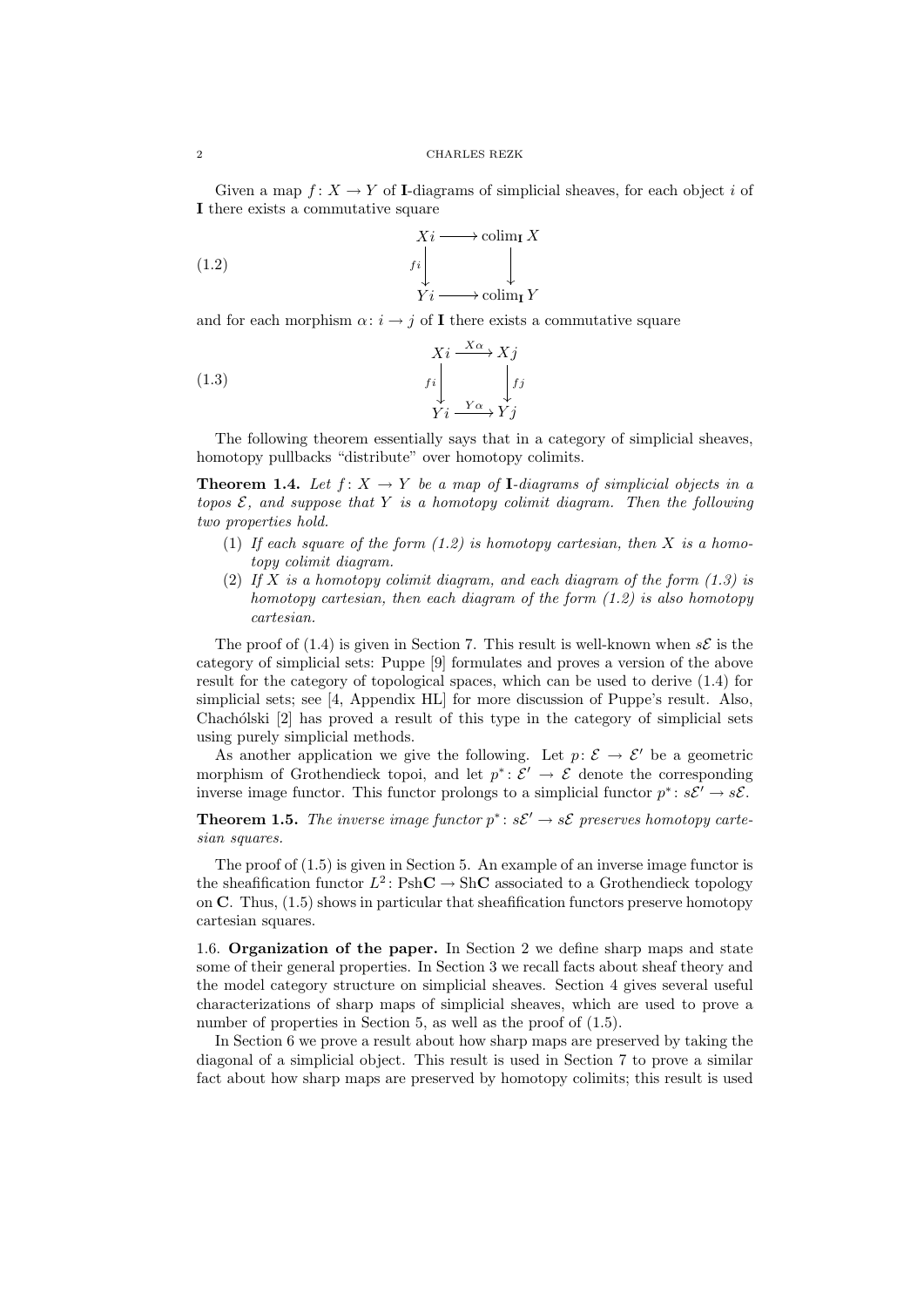in turn to give a proof of (1.4). Section 8 does the hard work of showing that sharp maps which agree "up to homotopy" can be glued together, thus providing lemmas which were needed for Section 6.

Section 9 proves a result about sharp maps in a boolean localization which was needed in Section 4.

In Section 10 we prove that in a boolean localization the local fibrations are the same as the global fibrations, a fact which is used at several places in this paper.

1.7. Acknowledgements. I would like to thank Phil Hirschhorn, Mike Hopkins, Mark Johnson, Brooke Shipley, and Carlos Simpson for their comments on various parts of this work.

# 2. Sharp maps

In this section, we define the notion of a sharp map in a general closed model category, and prove some of its general properties. I learned about the notion of a "sharp" map from Mike Hopkins, who was originally led, for different reasons, to formulate the dual notion of a "flat" map.

Let M be a closed model category [10], [11]. We say that a map  $f: X \to Y$  in M is sharp if for each diagram in M of the form



in which  $i$  is a weak equivalence and each square is a pullback square, the map i is also a weak equivalence. It follows immediately from the definition that the class of sharp maps is closed under base-change.

2.1. Proper model categories. A model category M is said to be right proper if for each pullback diagram in  $M$  of the form

$$
X' \xrightarrow{i} X
$$
  
\n
$$
\downarrow \qquad \qquad \downarrow f
$$
  
\n
$$
Y' \xrightarrow{j} Y
$$

such that  $f$  is a fibration and  $j$  is a weak equivalence, then  $i$  is also a weak equivalence. The categories of topological spaces and simplicial sets are two well-known examples of right-proper model categories.

There is an dual notion, in which a model category for which pushouts of weak equivalences along cofibrations are weak equivalences is called left proper. A model category is **proper** if it is both left and right proper.

Since the class of fibrations in a model category is closed under base-change, we have the following.

**Proposition 2.2.** A model category  $M$  is right proper if and only if each fibration is sharp.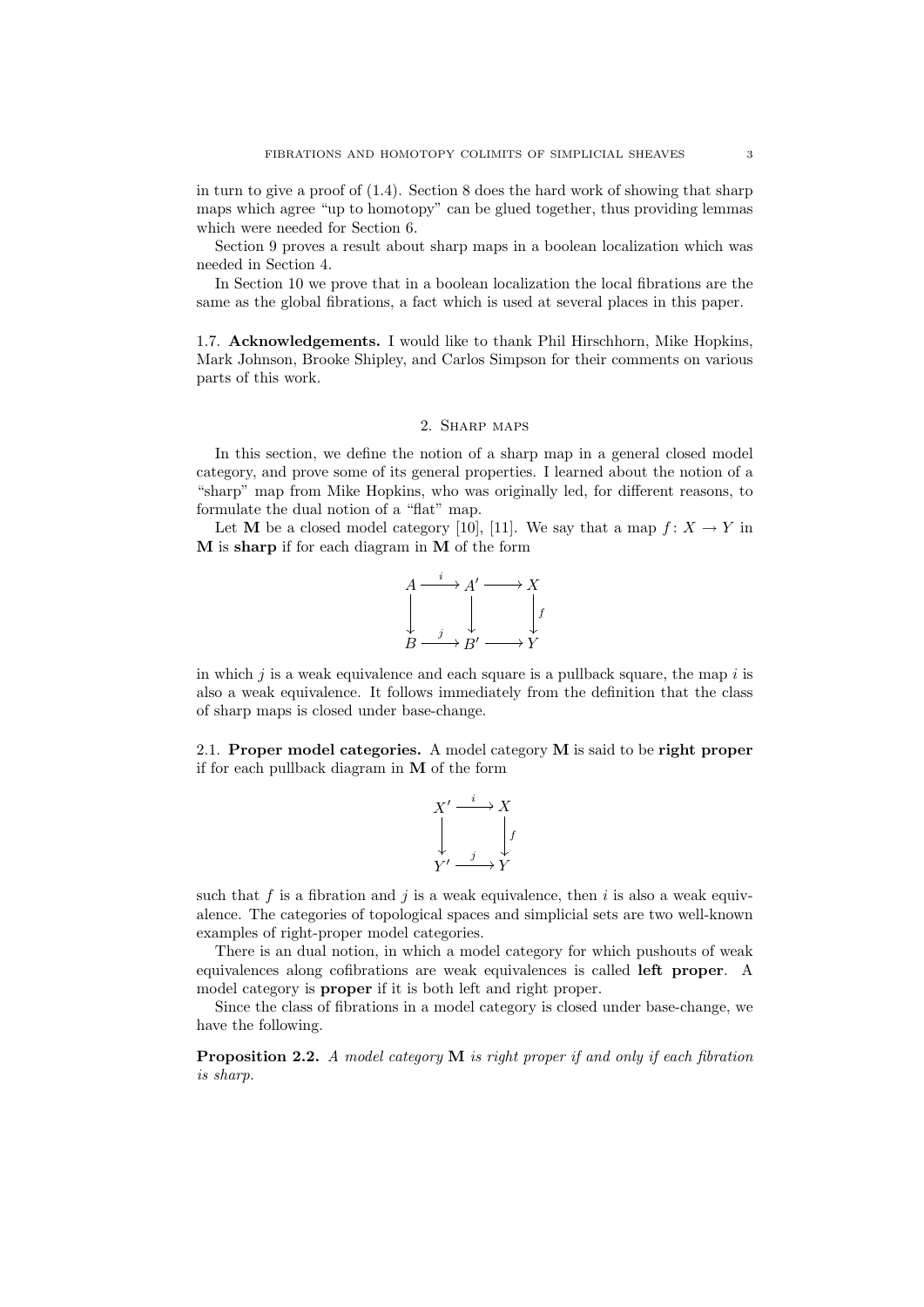2.3. Homotopy cartesian squares. Let



be a commutative square in M. Say such a square is homotopy cartesian if for some choice of factorizations  $X \to X' \to B$  and  $Y \to Y' \to B$  of f and g into weak equivalences followed by fibrations, the natural map  $P \to X' \times_B Y'$  is a weak equivalence. It is straightforward to show that the choice of factorizations does not matter.

Clearly, any *pullback* square of the form  $(2.4)$  in which f and q are already fibrations is homotopy cartesian. Any square weakly equivalent to a homotopy cartesian square is itself homotopy cartesian.

**Lemma 2.5.** In a right proper model category, a pullback square as in  $(2.4)$  in which g is a fibration is a homotopy cartesian square.

*Proof.* Choose a factorization *pi* of f into a weak equivalence  $i: X \to X'$  followed by a fibration  $p: X' \to B$ . Then we obtain pullback squares

(2.6) 
$$
\downarrow P \xrightarrow{i} P' \longrightarrow Y
$$

$$
\downarrow h \qquad \downarrow s
$$

$$
X \xrightarrow{i} X' \xrightarrow{p} B
$$

in which j is a weak equivalence by  $(2.2)$ , since it is obtained by pulling back the weak equivalence i along the fibration h. Thus the square  $(2.4)$  is weakly equivalent to the right-hand square of  $(2.6)$  which is homotopy cartesian.

The following proposition gives the characterization of sharp maps which was alluded to in the introduction; it holds only in a right proper model category.

**Proposition 2.7.** In a right proper model category, a map  $g: Y \to B$  is a sharp map if and only if each pullback square  $(2.4)$  is a homotopy cartesian square.

*Proof.* First suppose that g is sharp. As in the proof of  $(2.5)$  choose a factorization  $pi: X \to X' \to B$  of f into a weak equivalence i followed by a fibration p, obtaining a diagram (2.6). Then the right hand square of this diagram is homotopy cartesian by  $(2.5)$ , and i and j are weak equivalences, since j is the pullback of the weak equivalence  $i$  along the sharp map  $q$ .

Conversely, suppose  $g$  is a map such that each pullback along  $g$  is a homotopy cartesian square. Given a diagram of pullback squares as in  $(2.6)$  in which i is a weak equivalence, it follows that  $j$  is also a weak equivalence, since both the right-hand square and the outer rectangle are homotopy cartesian squares which are weakly equivalent at the three non-pullback corners. Thus  $g$  is sharp.  $\Box$ 

Example 2.8. The category of topological spaces is a right proper model category. The class of sharp maps of topological spaces includes all Serre fibrations, as well as all fiber bundles. Every sharp map is clearly a quasi-fibration in the sense of Dold and Thom [3]. It is not the case that all quasi-fibrations are sharp; indeed, the class of quasi-fibrations is not closed under base change, see [3, Bemerkung 2.3]. I do not know of a simple characterization of sharp maps of topological spaces.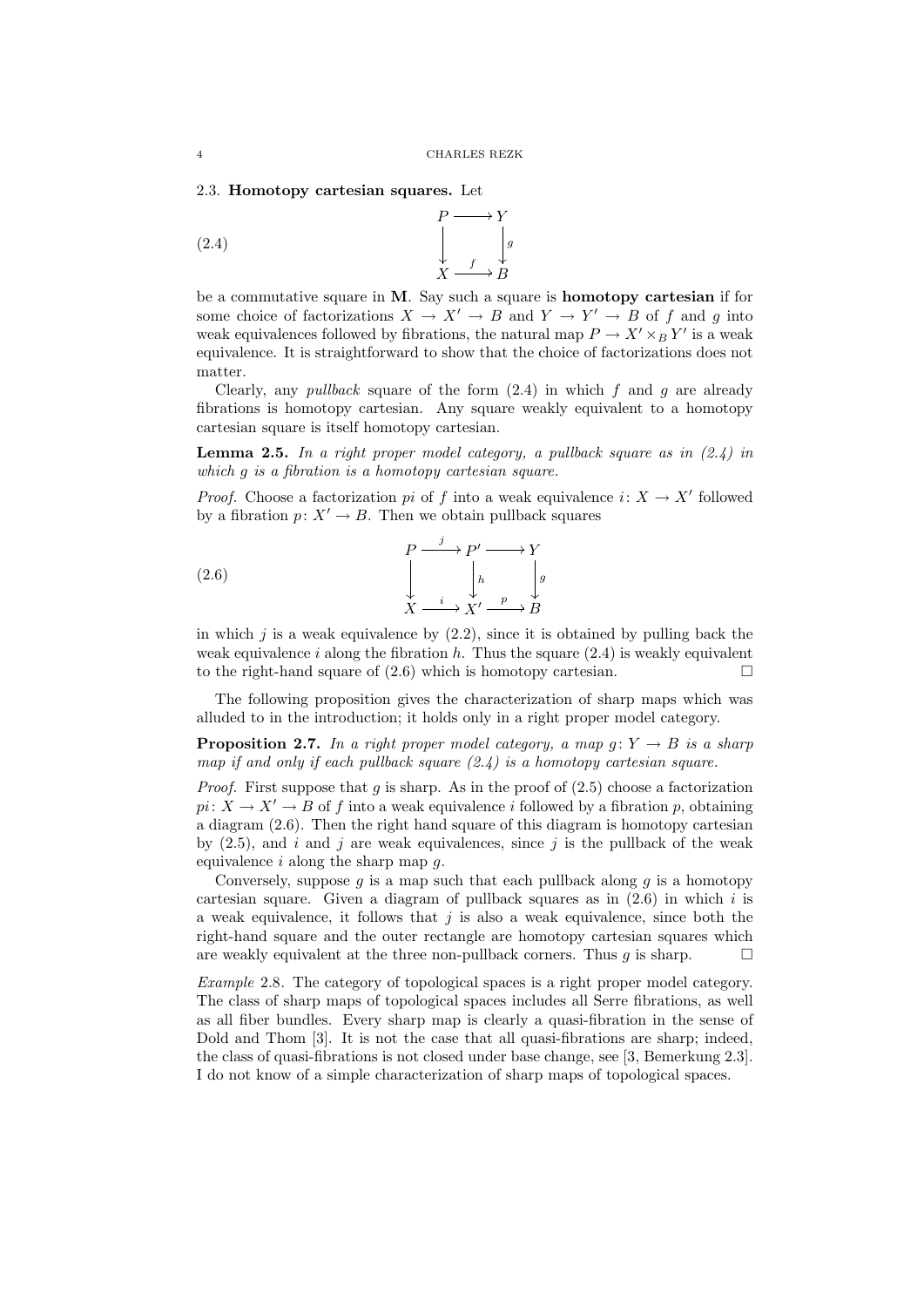#### 3. Facts about topoi

In this section we recall facts about sheaves and simplicial sheaves. Our main reference for sheaf theory is Mac Lane-Moerdijk [8].

3.1. Grothendieck topoi. A Grothendieck topos  $\mathcal E$  is a category equivalent to some category ShC of sheaves of sets on a small Grothendieck site C. Among the many properties of a Grothendieck topos  $\mathcal{E}$ , we note that  $\mathcal{E}$  has all small limits and colimits, and that  $\mathcal E$  is cartesian closed. The internal hom object in  $\mathcal E$  is denoted by  $Y^X$ .

Example 3.2.

- (1) The category Set is a Grothendieck topos, since it is sheaves on a one-point space.
- (2) The presheaf category PshC, defined to be the category of functors  $\mathbf{C}^{\mathrm{op}}$   $\rightarrow$ Set, is the category of sheaves of sets in the trivial topology on  $C$ , and thus is a Grothendieck topos.
- (3) The category  $\text{Sh}(T)$  of sheaves of sets on a topological space T is a Grothendieck topos.

A geometric morphism  $f: \mathcal{E} \to \mathcal{E}'$  is a pair of adjoint functors

$$
f^*\colon \mathcal{E}' \rightleftarrows \mathcal{E}: f_*
$$

such that the left adjoint  $f^*$  preserves finite limits. The left adjoint  $f^*$  is called the inverse image functor, and  $f_*$  the direct image functor.

3.3. **Boolean localizations.** Let  $\beta$  be a complete Boolean algebra. Then  $\beta$ , viewed as a category via the partial order on  $\mathcal{B}$ , has a natural Grothendieck topology, and hence gives us a Grothendieck topos ShB. (This topos is discussed in more detail in Section 10.)

A **Boolean localization** of a topos  $\mathcal{E}$  is a geometric morphism  $p: Sh\mathcal{B} \to \mathcal{E}$ such that the inverse image functor  $p^* : \mathcal{E} \to \text{Sh}\mathcal{B}$  is faithful.

Example 3.4.

- (1) The category of sets is its own Boolean localization, since it is equivalent to sheaves on the trivial Boolean algebra.
- (2) For a category C, let  $C_0 \subset C$  denote the subcategory consisting of all objects and all identity maps. Then  $p: PshC_0 \to PshC$  is a boolean localization, where  $p^* \text{ : } \text{PshC} \rightarrow \text{PshC}_0$  is the obvious restriction functor; this is because  $\mathrm{PshC}_0$  is equivalent to the category of sheaves on the boolean algebra  $\mathcal{P}(\text{ob} \mathbf{C})$ , the power set of ob $\mathbf{C}$ .
- (3) For a topological space T, let  $T^{\delta}$  denote the underlying set T with the discrete topology. Then  $\text{Sh}(T^{\delta}) \approx \text{Sh}(PT^{\delta})$  is a boolean localization of Sh(T); the inverse image functor  $p^* \text{: Sh}(T) \to \text{Sh}(T^{\delta})$  sends a sheaf X to the collection of all stalks of  $X$  over every point of  $T$ .

Remark 3.5. In each of the examples above, the Boolean localization turned out to be equivalent to a product of copies of Set. However, there exist topoi  $\mathcal E$  which do not admit a Boolean localization of this type.

Boolean localizations have the following properties.

(1) Every Grothendieck topos has a Boolean localization.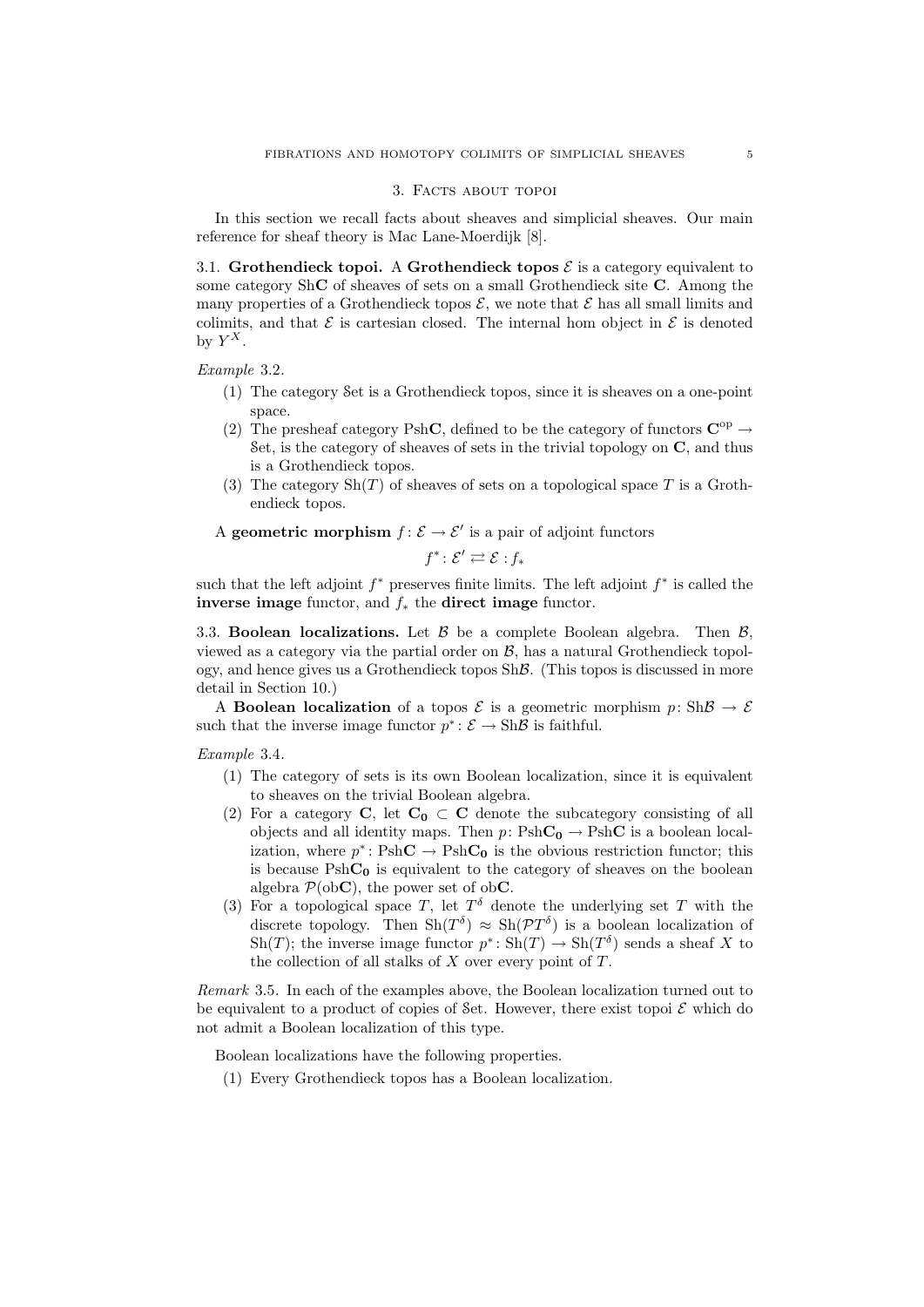### 6 CHARLES REZK

- (2) The inverse image functor  $p^*$  associated to a Boolean localization functor  $p: Sh\mathcal{B} \to \mathcal{E}$  reflects isomorphisms, monomorphisms, epimorphisms, colimits, and finite limits.
- (3) The topos Sh $\beta$  has a "choice" axiom: every epimorphism in Sh $\beta$  admits a section.
- (4) The topos ShB is **boolean**; that is, each subobject  $A \subset X$  in ShB admits a "complement", namely a subobject  $B \subset X$  such that  $A \cup B = X$  and  $A \cap B = \varnothing$ .

Property (1) is shown in [8, IX.9]. See Jardine [6] for proofs of the other properties.

3.6. A distributive law. For our purposes it is important to note the following relationship between colimits and pullbacks in a topos  $\mathcal{E}$ .

**Proposition 3.7.** Let  $Y: I \to \mathcal{E}$  be a functor from a small category I to a topos, and let  $A \to B = \text{colim}_{\mathbf{I}}(i \mapsto Y_i)$  be a map. Then the natural map

$$
\text{colim}_{\mathbf{I}}(i \mapsto A \underset{B}{\times} Yi) \to A
$$

is an isomorphism.

This proposition says that if an object is pulled back along a colimit diagram, then that object can be recovered as the colimit of the pulled-back diagram. It makes sense to think of this as a "distributive law". In fact, in the special case in which  $B = X_1 \amalg X_2$ , and  $A \to B$  is the projection  $(X_1 \amalg X_2) \times Y \to X_1 \amalg X_2$ the proposition reduces to the usual distributive law of products over coproducts:  $(X_1 \times Y) \amalg (X_2 \times Y) \approx (X_1 \amalg X_2) \times Y$ .

To prove (3.7), note that it is true if  $\mathcal{E} =$  Set, and thus is true if  $\mathcal{E} =$  PshC. The general result now follows from the properties of the sheafification functor  $L^2$ : PshC  $\rightarrow$  ShC.

Remark 3.8. Consider the diagram X defined by  $i \mapsto A \times_B Y i$ . It is equipped with a natural transformation  $f: X \to Y$  with the property that for each  $\alpha: i \to j$  in I the map  $X\alpha$  is the pullback of  $Y\alpha$  along fj.

One can formulate the following "converse" to (3.7) which is false. Namely, given a natural transformation  $f: X' \to Y$  of I-diagrams such that for each  $\alpha: i \to j$  in I the map  $X'$  as the base-change of  $Y$  a along  $f_j$ , one may ask whether the natural maps  $X'i \to A \times_B Yi$  are isomorphisms, where  $A = \text{colim}_{\mathbf{I}} X'$ . A counterexample in  $\mathcal{E} =$  Set is to take **I** to be a group G and  $X' \to Y$  to be any map of non-isomorphic G-orbits.

 $(1.4,$  part 1) may be viewed as a homotopy theoretic analogue of  $(3.7)$ .  $(1.4,$  part 2) may be viewed as a homotopy theoretic analogue of the "converse" to (3.7).

3.9. Simplicial sheaves. We let  $s\mathcal{E}$  denote the category of simplicial objects in a Grothendieck topos  $\mathcal{E}$ . Note that  $s\mathcal{E}$  is itself a Grothendieck topos. The full subcategory of **discrete** simplicial objects in  $s\mathcal{E}$  is equivalent to  $\mathcal{E}$ ; thus, we regard  $\mathcal E$  as a subcategory of  $s\mathcal E$ .

For any topos  $\mathcal E$  there is a natural functor Set  $\to \mathcal E$  sending a set X to the corresponding **constant** sheaf. This prolongs to a functor  $s$ Set  $\rightarrow s\mathcal{E}$ , and we will thus regard any simplicial set as a constant simplicial sheaf.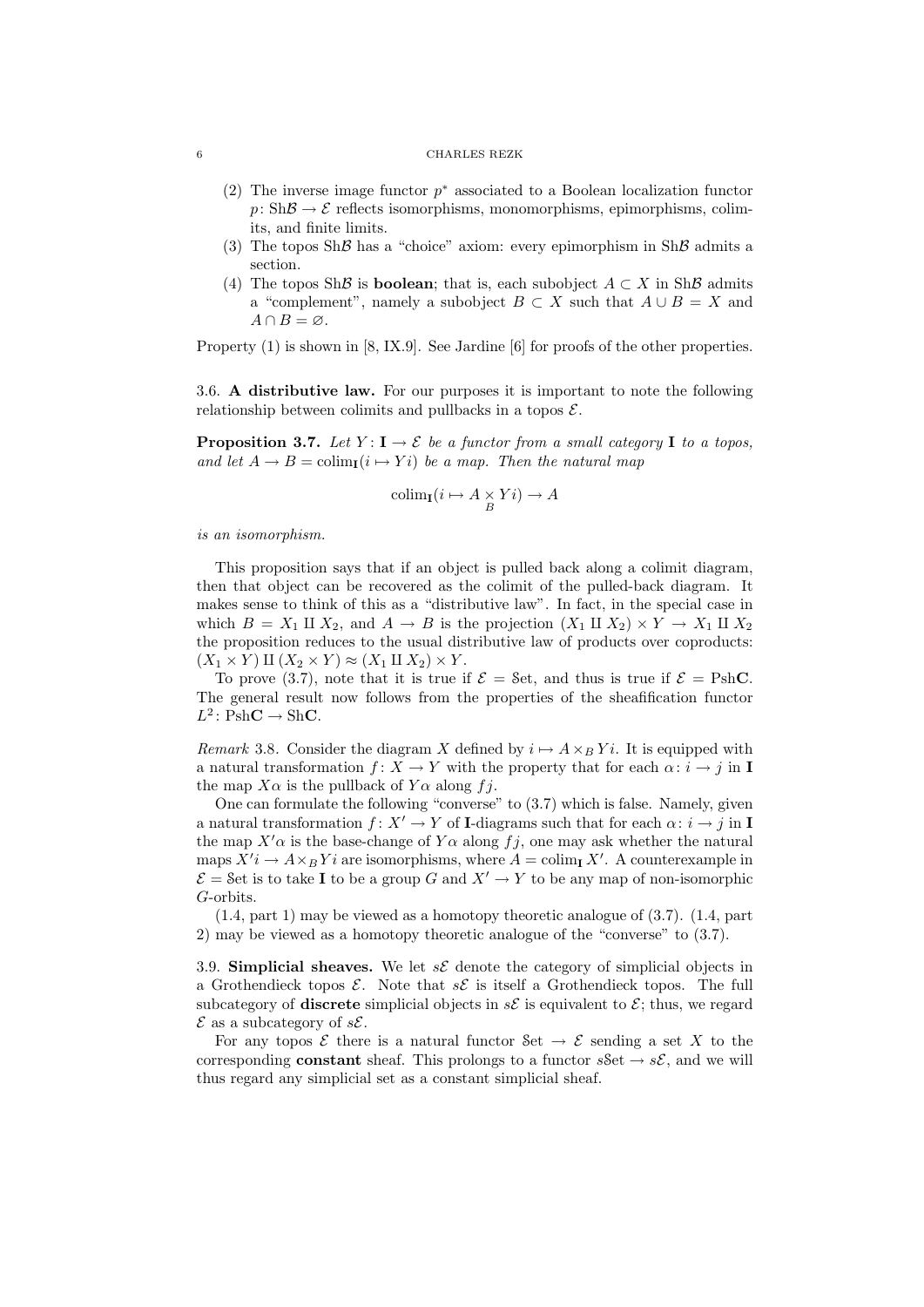3.10. Model category for simplicial sheaves. We will make use of the elegant model category structure on simplicial sheaves provided by Jardine in [6]. We summarize here the main properties of this structure which we need. Let  $s\mathcal{E}$  denote the category of simplicial objects in a topos  $\mathcal{E}$ . Let  $p: Sh\mathcal{B} \to \mathcal{E}$  denote a fixed boolean localization of  $\mathcal{E}$ . A map  $f: X \to Y$  in  $s\mathcal{E}$  is said to be

 $(1)$  a local weak equivalence (or simply, a weak equivalence) if

$$
(L2 Ex\infty p*f)(b): (L2 Ex\infty p*X)(b) \to (L2 Ex\infty p*Y)(b)
$$

is a weak equivalence for each  $b \in \mathcal{B}$ . Here  $Ex^{\infty}$ :  $sSh\mathcal{B} \to sPsh\mathcal{B}$  denotes the functor obtained by applying Kan's  $Ex^{\infty}$  functor [7] at each  $b \in \mathcal{B}$ , and  $L^2$  denotes the simplicial prolongation  $sPsh\mathcal{B} \to sSh\mathcal{B}$  of the sheafification functor.

- (2) a **local fibration** if  $p^* f(b)$ :  $p^* X(b) \to p^* Y(b)$  is a Kan fibration for each  $b \in \mathcal{B}$ . It should be pointed out that local fibrations are not in general the fibrations in the model category structure on  $s\mathcal{E}$ ; but note (3.14).
- (3) a cofibration if it is a monomorphism.
- (4) a global fibration (or simply, a fibration) if it has the right lifting property with respect to all maps which are both cofibrations and weak equivalences.

Note that the definition of local weak equivalence simplifies when  $\mathcal{E} = \text{Sh}\mathcal{B}$ , since ShB is its own boolean localization. Furthermore, a map f in  $s\mathcal{E}$  is a local weak equivalence if and only if  $p^*f$  in  $sSh\mathcal{B}$  is a local weak equivalence.

**Theorem 3.11.** (Jardine [6], [5]) The category  $s\mathcal{E}$  with the above classes of cofibrations, global fibrations, and local weak equivalences is a proper simplicial closed model category. Furthermore, the characterizations of local weak equivalences, local fibrations, and global fibrations do not depend on the choice of boolean localization.

Example 3.12.

- (1) When  $s\mathcal{E} = s\$ Set this model category structure coincides with the usual one, and local fibrations coincide with global fibrations.
- (2) For  $s\mathcal{E} = sPshC$ , a map  $f: X \to Y$  is a local weak equivalence, cofibration, or local fibration if for each  $C \in obC$ , the map  $fC: X(C) \to Y(C)$  is respectively a weak equivalence, monomorphism, or Kan fibration of simplicial sets.
- (3) For  $s\mathcal{E} = s\text{Sh}(T)$ , a map  $f: X \to Y$  is a local weak equivalence, cofibration, or local fibration if for each point  $p \in T$  the map  $f_p: X_p \to Y_p$  of stalks is respectively a weak equivalence, monomorphism, or Kan fibration of simplicial sets.

We also need the following property.

**Proposition 3.13.** [6, Lemma 13(3)] Let  $\mathcal{E}$  be sheaves on a Grothendieck topos. If  $f_i: X_i \to Y_i$  is a family of local weak equivalences in s $\mathcal E$  indexed by a set I, then the induced map  $f: \coprod_{i\in I} X_i \to \coprod_{i\in I} Y_i$  is a local weak equivalence.

We need one additional fact about fibrations in a boolean localization.

Proposition 3.14. In the category  $sSh\mathcal{B}$  of simplicial sheaves on a complete boolean algebra B, the local fibrations are precisely the global fibrations.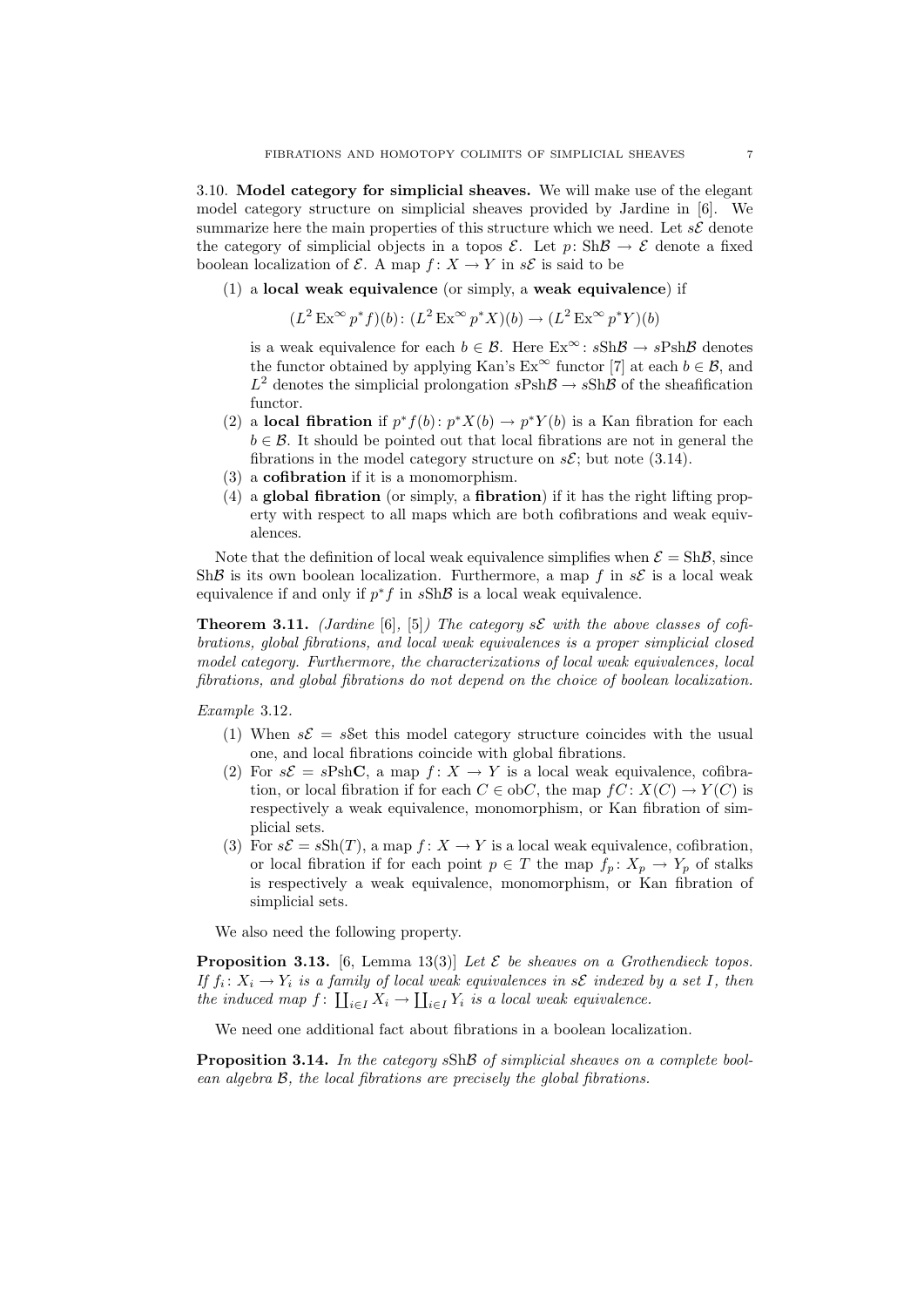The proof of (3.14) is given in Section 10.

Finally, we note that if  $f: \mathcal{E} \to \mathcal{E}'$  is a geometric morphism, then the induced inverse image functor  $f^* \colon s\mathcal{E}' \to s\mathcal{E}$  preserves cofibrations and weak equivalences; this is because the composite

$$
s\mathcal{E}' \xrightarrow{f^*} s\mathcal{E} \xrightarrow{p^*} s\mathbf{Sh}\mathcal{B}
$$

must preserve such if  $p: Sh\mathcal{B} \to \mathcal{E}$  is a boolean localization of  $\mathcal{E}.$ 

3.15. Model category for simplicial presheaves. Although we will not make much use of it here, we note that if  $\mathcal{E} = \text{ShC}$  for some Grothendieck site C, then Jardine [6, Thm. 17] constructs a "presheaf" closed model category structure on sPshC related to that on s $\mathcal E$  (and not to be confused with the "sheaf" model category structure obtained by applying the remarks of the previous section to  $\mathcal{E} = \text{PshC}$ . In this structure on sPshC, the cofibrations are the monomorphisms, and the weak equivalences are the maps in  $sPshC$  which sheafify to local weak equivalences in  $s\mathcal{E}$ . Furthermore, a map in  $sPshC$  is called a local fibration if it sheafifies to a local fibration in s. The natural adjoint pair  $sPshC \rightharpoonup sE$  induces an equivalence of closed model categories in the sense of Quillen; in particular, the homotopy category of  $sPshC$  (induced by the presheaf model category structure) is equivalent to the homotopy category of  $s\mathcal{E}$ . Thus, many results stated for  $s\mathcal{E}$  such as  $(1.4)$  carry over to the presheaf model category of  $sPshC$  without change.

## 4. Local character of sharp maps of simplicial sheaves

The following theorem provides several equivalent characterizations of sharp maps in  $s\mathcal{E}$ . There are two types of such statements: (5) and (6) say that sharpness is a "local condition", i.e., sharpness is detected on boolean localizations, while (2), (3), and (4) say that sharpness is detected on "fibers", i.e., by pulling back to the product of a discrete object and a simplex.

**Theorem 4.1.** Let  $f: X \to Y$  be a map of simplicial objects in a Grothendieck topos  $\mathcal{E}$ . The following are equivalent.

- $(1)$  f is sharp.
- (2) For each  $n \geq 0$  and each map  $S \to Y_n$  in  $\mathcal{E}$ , the induced pullback square

$$
\begin{array}{ccc}\nP & \longrightarrow & X \\
\downarrow & & \downarrow \\
S \times \Delta[n] & \longrightarrow & Y\n\end{array}
$$

is homotopy cartesian.

(3) For each  $n \geq 0$  there exists an epimorphism  $S_n \to Y_n$  in  $\mathcal E$  such that the induced pullback square



is homotopy cartesian.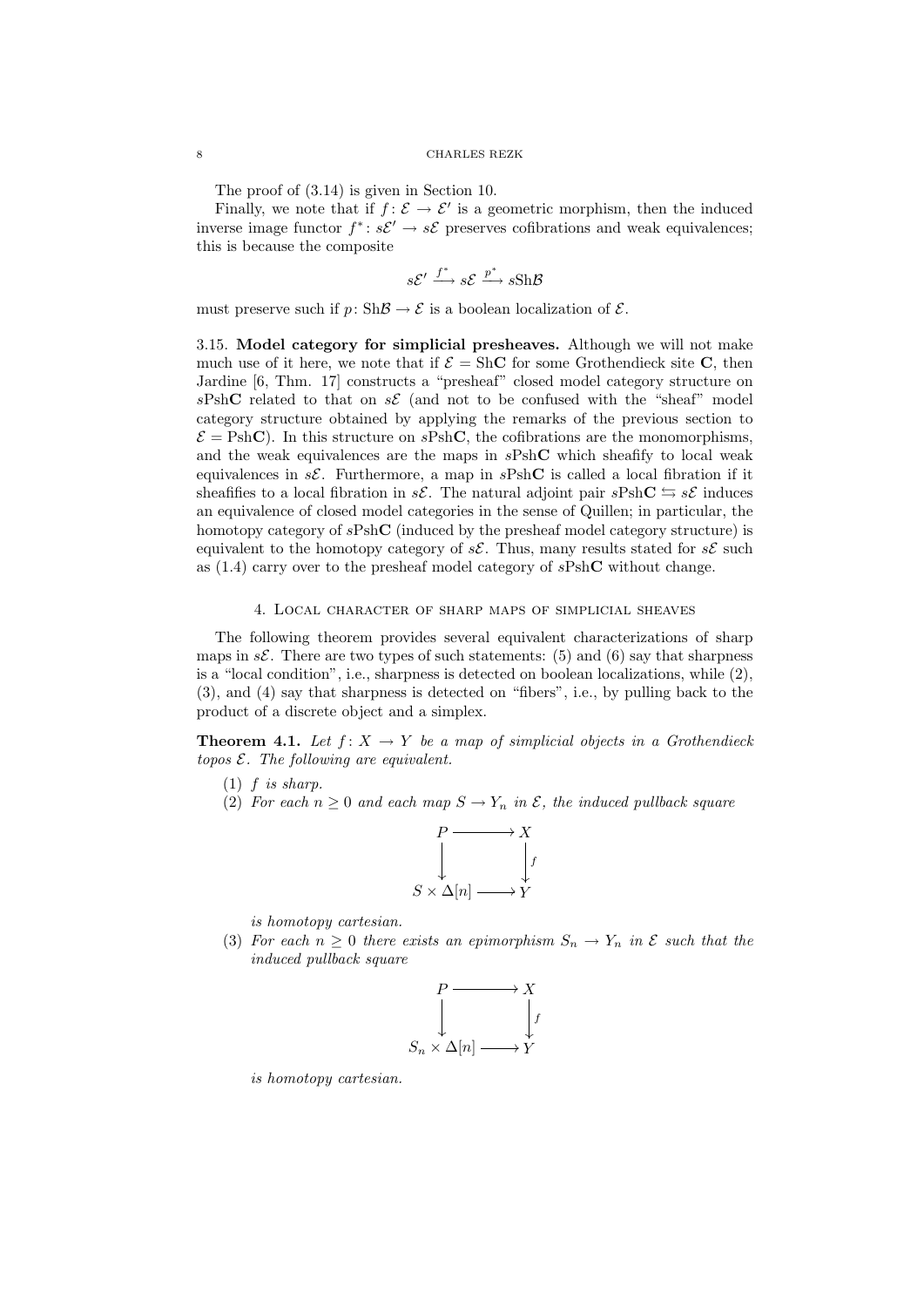(4) For each  $n \geq 0$  there exists an epimorphism  $S_n \to Y_n$  in  $\mathcal E$  such that for each map  $\delta: \Delta[m] \to \Delta[n]$  of standard simplices, the induced diagram of pullback squares



is such that h is a weak equivalence of simplicial sheaves.

- (5) For any boolean localization p: Sh $\mathcal{B} \to \mathcal{E}$ , the inverse image  $p^*f : p^*X \to$  $p^*Y$  of f is sharp in sShB.
- (6) There exists a boolean localization p:  $\text{Sh}\mathcal{B} \to \mathcal{E}$  such that the inverse image  $p^*f: p^*X \to p^*Y$  of f is sharp in sShB.

Proof.

(1) implies (2): This follows from (2.7), and the fact that  $s\mathcal{E}$  is right proper.

(2) implies (3) and (4): Let  $S_n = Y_n$ .

either (3) or (4) implies (5): This will follow from (9.1), since  $p^* : \mathcal{E} \to Sh\mathcal{B}$ preserves pullbacks and epimorphisms.

(5) implies (6): This is trivial, since every  $\mathcal E$  has a boolean localization (3.10).

(6) implies (1): If  $p: Sh\mathcal{B} \to \mathcal{E}$  is a boolean localization, and  $p^*f$  is sharp, then since  $p^* \colon s\mathcal{E} \to sSh\mathcal{B}$  preserves pullbacks and reflects weak equivalences (3.10), it follows that f is sharp.

Remark 4.2. In the case when  $s\mathcal{E} = \mathcal{S}$ , and  $f: X \to Y$  a map of simplicial sets, the above theorem implies that the following three statements are equivalent.

- $(1)$  f is sharp.
- (2) For each map  $g: \Delta[n] \to Y$  the pullback square of f along g is homotopy cartesian.
- (3) For each diagram of pullback squares of the form

$$
P \xrightarrow{h} P' \longrightarrow X
$$
  
\n
$$
\downarrow \qquad \qquad \downarrow \qquad \qquad \downarrow
$$
  
\n
$$
\Delta[m] \xrightarrow{\delta} \Delta[n] \longrightarrow Y
$$

the map  $h$  is a weak equivalence.

Note that characterization (2) is reminiscent of the definition of quasi-fibration of topological spaces.

A sharp map to a simplicial set Y induces a "good diagram" indexed by the simplices of  $Y$ , in the sense of Chachólski [2].

Remark 4.3. Recall from (3.4) that if  $\mathcal{E} = \text{PshC}$  is a category of presheaves on C, then a suitable boolean localization for  $\mathcal E$  is PshC<sub>0</sub>. This implies using part (6) of (4.1) that a map  $f: X \to Y$  of presheaves on C is sharp if and only if for each object  $C \in \mathbb{C}$  the map  $f(C): X(C) \to Y(C)$  is a sharp map of simplicial sets.

Remark 4.4. Recall from (3.4) that if  $\mathcal{E} = \text{Sh}(T)$  where T is a topological space. then a boolean localization for  $\mathcal E$  is  $\text{Sh}T^{\delta}$ . This implies using part (6) of (4.1) that a map  $f: X \to Y$  of sheaves over T is sharp if and only if for each point  $p \in T$  the induced map  $f_p: X_p \to Y_p$  on stalks is a sharp map of simplical sets.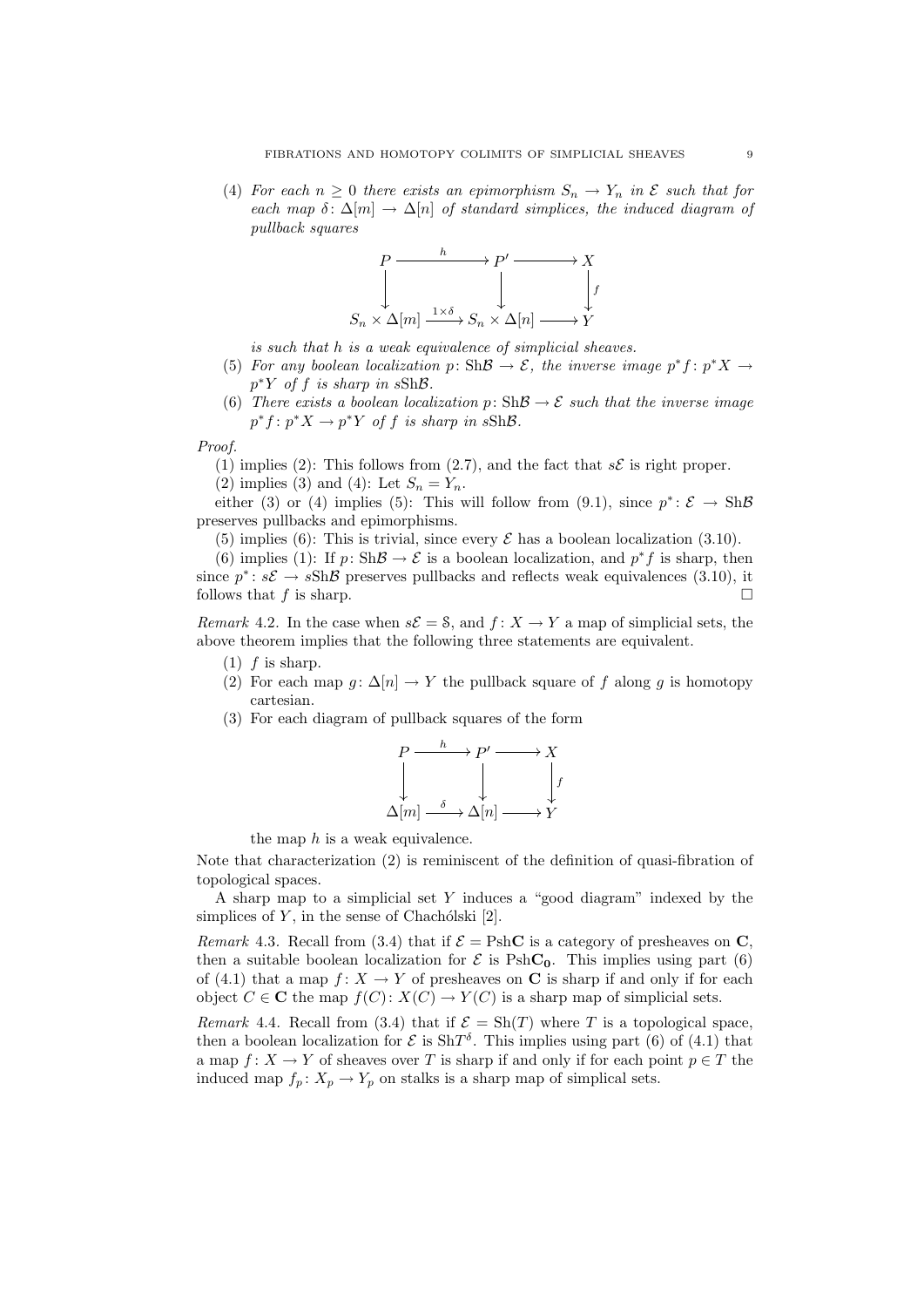Remark 4.5. The statement of (4.1) remains true if we replace  $s\mathcal{E}$  with  $sPshC$ equipped with the presheaf model category structure of (3.15), and replace boolean localizations  $\text{Sh}\mathcal{B} \to \mathcal{E}$  with composite maps  $\text{Sh}\mathcal{B} \to \text{Sh}\mathbf{C} \to \text{Psh}\mathbf{C}$ . That this is the case follows easily from the observation that  $f: X \to Y \in sPshC$  is sharp if and only if  $L^2f: L^2X \to L^2Y \in sShC$  is sharp, the proof of which is straightforward.

5. Basic properties of sharp maps of simplicial sheaves

In this section we give some basic properties of sharp maps in a simplicial topos.

**Theorem 5.1.** The following hold for simplicial objects in a topos  $\mathcal{E}$ .

- P1 Local fibrations are sharp.
- P2 For any object  $X \in s\mathcal{E}$  the projection map  $X \to 1$  is sharp.
- P3 Sharp maps are closed under base-change.
- $P4$  If f is a map such that the base-change of f along some epimorphism is sharp, then f is sharp.
- P5 If maps  $f_{\alpha}$  are sharp for each  $\alpha \in A$  for some set A, then the coproduct  $\prod f_{\alpha}$  is sharp.
- P6 If  $p: \mathcal{E} \to \mathcal{E}'$  is a geometric morphism of topoi, the inverse image functor  $p^* \colon s\mathcal{E}' \to s\mathcal{E}$  preserves sharp maps.

*Proof.* Property P1 follows from part  $(6)$  of  $(4.1)$ , the fact that global fibrations are sharp (2.2), and the fact that local fibrations are global fibrations in a Boolean localization (3.14).

Property P2 follows immediately from the fact weak equivalences in  $s\mathcal{E}$  are precisely those maps f such that  $(L^2 \to \infty^{\infty} p^* f)(b)$  is a weak equivalence for each  $b \in \mathcal{B}$ (where  $p: Sh\mathcal{B} \to \mathcal{E}$  is a boolean localization), together with the fact that the functor  $L^2 \to \infty$   $p^*$  preserves products.

Property P3 has already been noted in Section 2.

To prove property P4, consider the pull-back squares

$$
Q \xrightarrow{q} Q' \xrightarrow{q} P \longrightarrow X
$$
  

$$
\downarrow \qquad \qquad \downarrow \qquad \qquad \downarrow \qquad \qquad P \longrightarrow X
$$
  

$$
C_n \times \Delta[m] \xrightarrow{1 \times \delta} C_n \times \Delta[n] \longrightarrow C \xrightarrow{p} Y
$$

where g is sharp and p is an epimorphism. Then q is a weak equivalence since  $1 \times \delta$ is, whence f is sharp by part (4) of (4.1), since the map  $C_n \to Y_n$  is an epimorphism in E.

To prove property P5, let  $f_{\alpha} : X_{\alpha} \to Y_{\alpha}$  be a collection of sharp maps, and let  $f = \prod_{\alpha \in I} f_{\alpha}$ . Then P5 follows from the fact that a coproduct of weak equivalences is a weak equivalence  $(3.13)$  and using part  $(4)$  of  $(4.1)$ .

Property P6 follows easily from part (4) of (4.1), and the fact that inverse image functors preserve pullbacks, epimorphisms, and weak equivalences.

We can now easily prove  $(1.5)$ .

*Proof of*  $(1.5)$ *.* Recall  $(3.10)$  that any homotopy cartesian square is weakly equivalent to a pullback square in which all the maps are fibrations. Since fibrations are sharp by (2.2), the square obtained by applying the inverse image functor  $p^* \colon \mathcal{E}' \to \mathcal{E}$  is a pullback square in which the maps are sharp by P6, and hence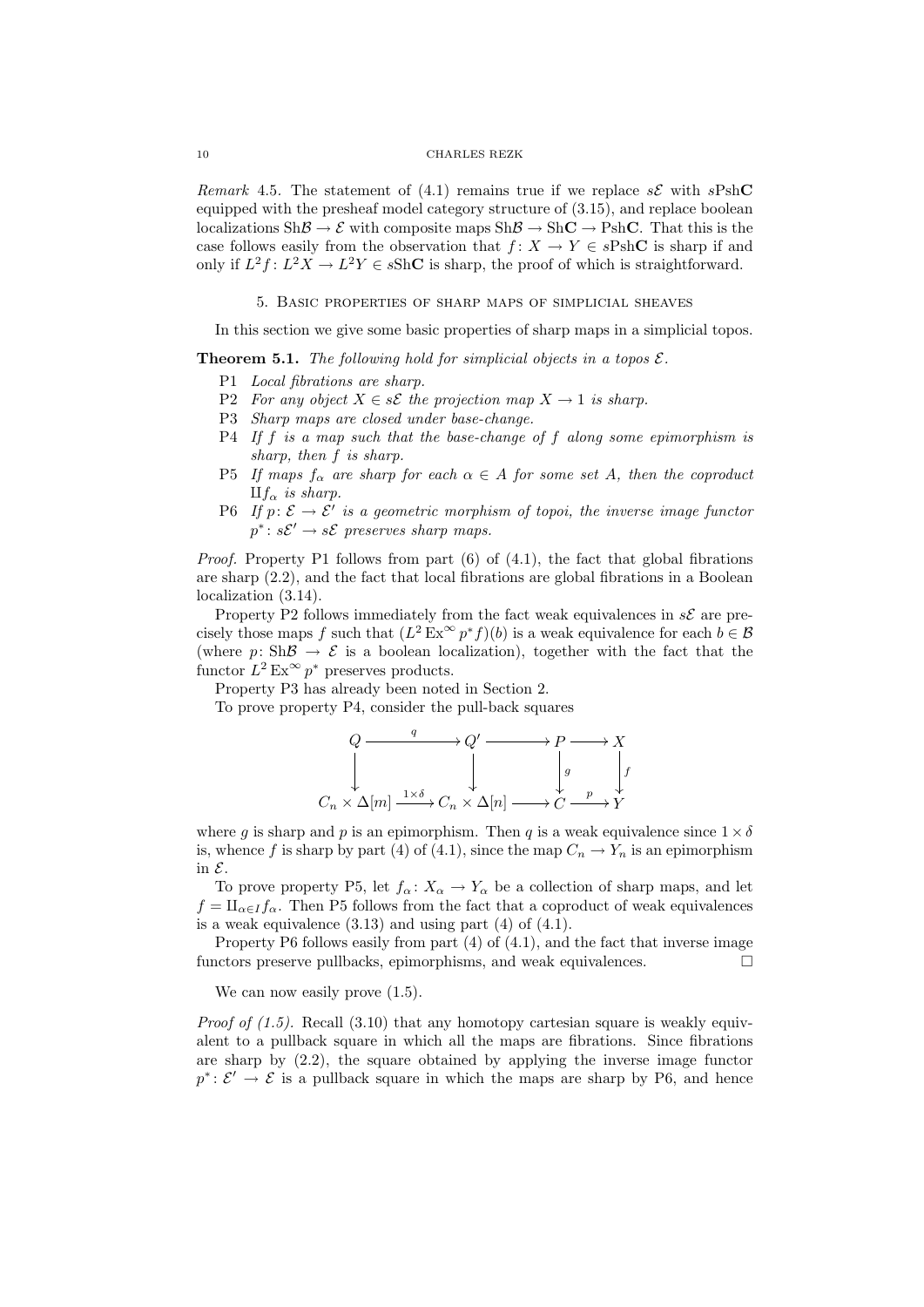is a homotopy cartesian square by  $(2.7)$ . Since  $p^*$  preserves weak equivalences the conclusion follows.

Remark 5.2. Parts P1–P5 of (5.1) remain true if we replace  $s\mathcal{E}$  with  $sPshC$  equipped with the presheaf model category of  $(3.15)$ , for the reasons discussed in  $(4.5)$ .

# 6. Diagonal of a simplicial object

Let  $X: \Delta^{op} \to s\mathcal{E}$  be a simplicial object in  $s\mathcal{E}$ ; we write  $[n] \mapsto X(n)$  where  $X(n) \in s\mathcal{E}$ . The **diagonal** |X| of X is an object in  $s\mathcal{E}$  defined by  $[n] \mapsto X(n)_n$ .

**Theorem 6.1.** Let  $p: X \to Y$  be a map of simplicial objects in s $\mathcal{E}$  such that each  $p(n): X(n) \to Y(n)$  is sharp, and each square



is homotopy cartesian. Then  $|p|: |X| \to |Y|$  is sharp.

We prove this theorem using the following well-known inductive construction of the diagonal of a simplicial object. Namely,  $|X| \approx \text{colim}_n F_n |X|$ , where  $F_0 |X| =$  $X(0)$  and each  $F_n|X|$  is obtained from  $F_{n-1}|X|$  by a pushout diagram of the form

(6.2) 
$$
X(n) \times \partial \Delta[n] \bigcup_{L_{n-1}X \times \partial \Delta[n]} L_{n-1}X \times \Delta[n] \longrightarrow X(n) \times \Delta[n]
$$

$$
\downarrow
$$

$$
F_{n-1}|X| \longrightarrow F_n|X|
$$

where  $L_{n-1}X$  denotes the subobject of  $X(n)$  which is the union of the images of all degeneracy maps  $s_i: X_{n-1} \to X_n$  for  $0 \le i \le n$ .

6.3. Colimits on posets of proper subsets. Before going to the proof of (6.1) we collect some facts about colimits of diagrams indexed by the subsets of a finite set. These facts will also be needed in Sections 8 and 9.

If S is a finite set, let  $\mathcal{P}S$  denote the poset of subsets of S, and let  $\bar{\mathcal{P}}S$  denote the poset of proper subsets of S; we regard  $\overline{P}S$  and  $\overline{P}S$  as categories with  $T \to T'$ if  $T \subseteq T' \subseteq S$ .

Given a functor  $X: \mathcal{P}S \to s\mathcal{E}$  and a subset  $S' \subset S$ , we define  $X|_{S'}: \mathcal{P}S' \to s\mathcal{E}$  to be the restriction of X to  $\mathcal{P}S'$  via the formula  $X|_{S'}(T) = X(T)$  for  $T \subset S'$ . We also speak of the restriction  $X|_{S'} : \overline{\mathcal{P}}S' \to s\mathcal{E}$  to  $\overline{\mathcal{P}}S'$ . We say that a functor  $X : \mathcal{P}S \to s\mathcal{E}$ (resp. a functor  $X: \overline{P}S \to s\mathcal{E}$ ) is **cofibrant** if for each subset (resp. proper subset)  $T \subset S$  the induced map colim<sub> $\bar{p}_T X|_T \to X(T)$  is a monomorphism. (The cofibrant</sub> functors are in fact the cofibrant objects in a model category structure on the categories of functors  $\mathcal{P}S \to s\mathcal{E}$  and  $\mathcal{P}S \to s\mathcal{E}$ .)

Say that  $S = \{1, \ldots, n\}$ , and let  $S' = \{1, \ldots, n-1\}$ . Define  $X' : \overline{\mathcal{P}}S' \to s\mathcal{E}$  by the formula  $X'(T) = X(T \cup \{n\})$  for  $T \subset S'$ . There is a natural map  $X|_{S'} \to X'$ of diagrams indexed by  $\overline{\overline{\mathcal{P}}}S'.$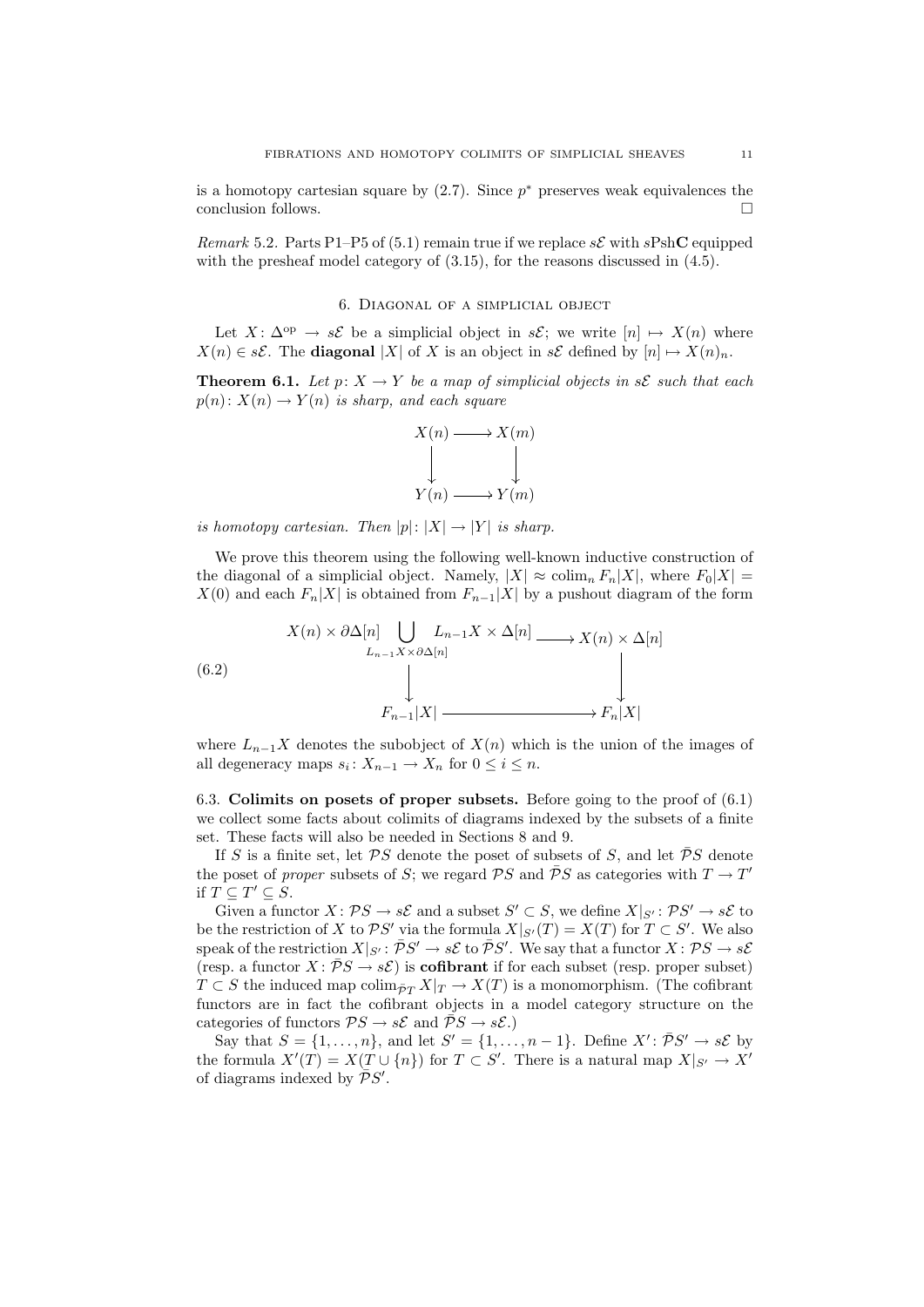**Proposition 6.4.** Suppose  $X : PS \rightarrow s\mathcal{E}$  is a functor. There is a natural pushout square



and if  $f$  is a cofibrant functor, then both vertical maps in the above square are monomorphisms.

*Proof.* This is a straightforward induction argument on the size of  $S$ , using the fact that in a topos, pushouts of monomorphisms are again monomorphisms.

**Corollary 6.5.** Given a cofibrant functor  $X: PS \rightarrow s\mathcal{E}$  such that for all  $T \subset T'$ the map  $X(T) \to X(T')$  is a weak equivalence, the induced map colim<sub>p</sub><sub>S</sub>  $X \to X(S)$ is a weak equivalence.

Proof. This is proved by a straightforward induction argument on the size of S, using  $(6.4)$ .

**Corollary 6.6.** Given cofibrant functors  $X, Y: \overline{P}S \rightarrow s\mathcal{E}$  and a map  $f: X \rightarrow Y$ such that each map  $X(T) \to Y(T)$  is a weak equivalence, then the induced map colim<sub> $\bar{P}$ S</sub> X  $\rightarrow$  colim<sub> $\bar{P}T$ </sub> Y is a weak equivalence.

*Proof.* This is proved by induction on the size of  $S$ , using  $(6.4)$  and the fact that  $s\mathcal{E}$  is a left proper model category.

6.7. The proof of the theorem. The object  $L_{n-1}X$  has an alternate description using the above notation. Let  $S = \{1, ..., n\}$ . Define a functor  $F: \mathcal{P}S \to s\mathcal{E}$ sending  $T \subset S$  to  $X(\#T)$ , and sending  $i: T \to T'$  to the map induced by the simplicial operator  $\sigma: [\#T'] \to [\#T]$  defined by  $\sigma(0) = 0$  and  $\sigma(k) = \max(\ell | i(k)) \le$  $\ell$ ) for 0 <  $k \leq #T'$ . Then  $L_{n-1}X = \operatorname{colim}_{\bar{P}S}F$ . Furthermore, F is a cofibrant functor

*Proof of (6.1).* Each map  $\partial \Delta[n] \to \Delta[n]$  is mono, as are the maps  $L_{n-1}X \to X(n)$ , and the top horizontal arrow in (6.2). The proof is a straightforward induction following the inductive construction of diagonal given above and using (8.1) together with (6.4).

That is, suppose by induction that  $F_{n-1}|X| \to F_{n-1}|Y|$  is sharp. Using (8.1, 3) one shows that  $L_{n-1}X \to L_{n-1}Y$  is sharp. Then using (8.1, 2) one shows that the induced map from the upper left-hand corner of (6.2) to the upper left-hand corner of the corresponding square for  $Y$  is sharp. Applying  $(8.1, 2)$  to the whole square (6.2) gives that  $F_n|X| \to F_n|Y|$  is sharp. Finally, (8.1, 1) shows that  $|X| \to |Y|$  is sharp, as desired.  $\square$ 

Remark 6.8. If  $f: X \to Y$  is a map of simplicial objects in  $s\mathcal{E}$  such that in each degree n the map  $f(n): X(n) \to Y(n)$  is a weak equivalence, then one may show by using the above inductive scheme together with (6.6) that  $|f|: |X| \to |Y|$  is a weak equivalence, since  $s\mathcal{E}$  is a proper model category and the cofibrations are precisely the monomorphisms.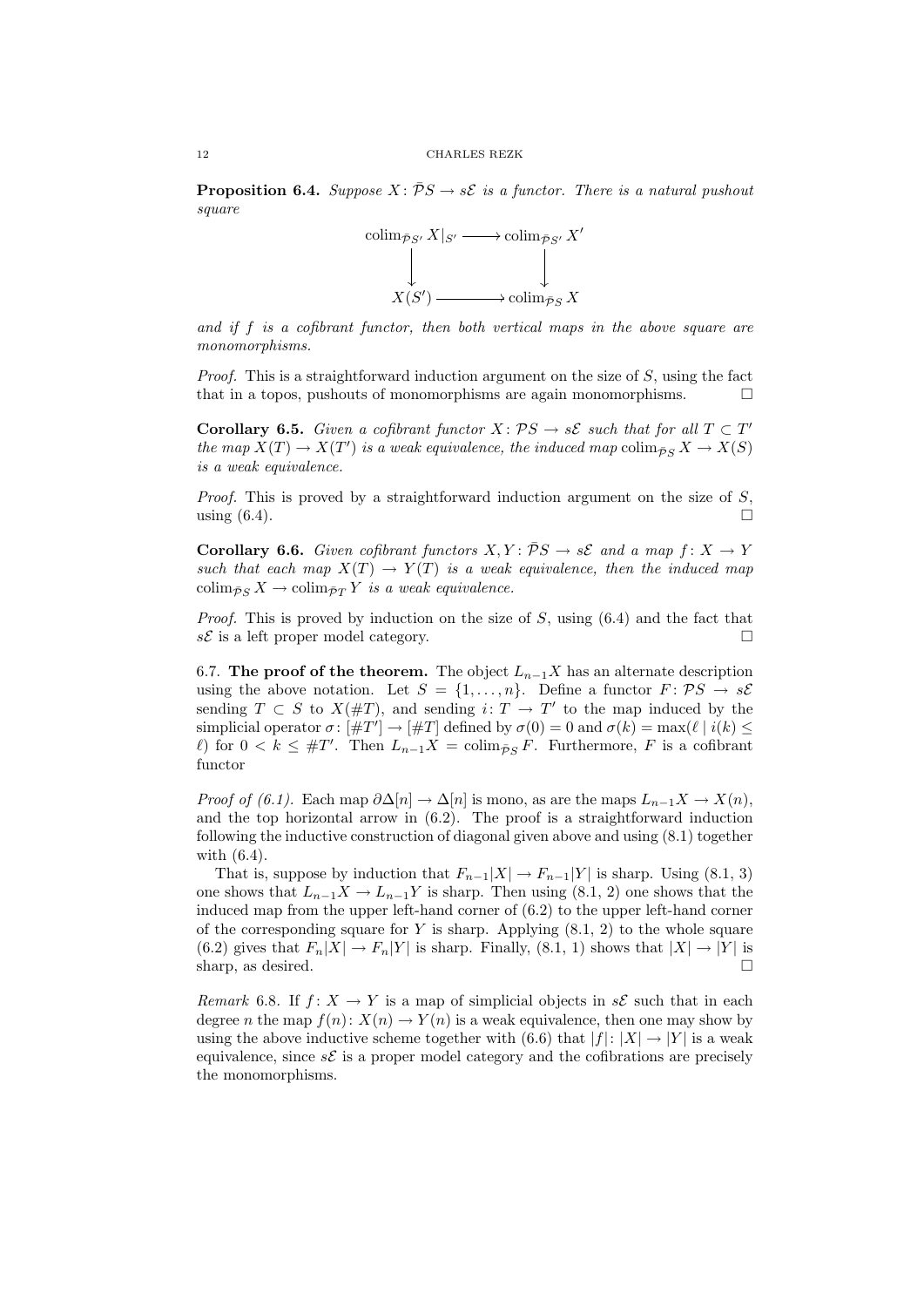### 7. Homotopy colimits

Let  $X: I \to s\mathcal{E}$  be a diagram of simplicial sheaves. As in [1] the **homotopy** colimit of X, denoted hocolim<sub>I</sub> X, is defined to be the diagonal of the simplicial object in  $s\mathcal{E}$  given in each degree  $n \geq 0$  by

$$
[n] \mapsto \coprod_{i_0 \to \cdots \to i_n} X i_0,
$$

where the coproduct is taken over all composable strings of arrows in  $\mathbf I$  of length n. From (3.13) and (6.8) it follows that hocolim<sub>I</sub> X is a weak homotopy equivalence invariant of X.

Let  $(I \downarrow i)$  denote the category of objects over a fixed object i in I. Given an I-diagram X, one can define an I-diagram  $\widetilde{X}$  by  $\widetilde{X}i = \text{hocolim}_{(I\downarrow i)} X$ . Thus,  $\widetilde{X}i$  is the diagonal of the simplicial object in  $s\mathcal{E}$  given by

$$
[n] \mapsto \coprod_{i_0 \to \cdots \to i_n \to i} X i_0.
$$

There is a natural map  $\widetilde{X} \to X$  of I-diagrams, and an isomorphism of simplicial sheaves hocolim<sub>I</sub>  $X \approx \operatorname{colim}_{\mathbf{I}} \widetilde{X}$ . (This is the construction of [1].)

**Theorem 7.1.** Let  $f: X \to Y$  be a map of **I**-diagrams of simplicial sheaves such that

(1) each map 
$$
fi: Xi \rightarrow Yi
$$
 is sharp for  $i \in \text{obI}$ , and  $Xi \longrightarrow Xj$ \n(2) each square  $\downarrow \qquad \qquad$  for  $\alpha: i \rightarrow j \in I$  is homotopy cartesian.  $Yi \longrightarrow Yj$ 

Then

\n- (a) the induced map 
$$
h \circ \text{codim}_{\mathbf{I}} f
$$
:  $h \circ \text{codim}_{\mathbf{I}} X \to \text{hocolim}_{\mathbf{I}} Y$  is sharp, and
\n- (b) for each object  $i$  in  $\mathbf{I}$  the square
\n- $\overline{Y}i \longrightarrow \text{hocolim } Y$  is a pull-back square.
\n- $\overline{Y}i \longrightarrow \text{hocolim } Y$
\n

Proof. First, we note that (b) follows without need of the hypotheses (1) and (2). This is because for each  $n \geq 0$ , the square



is a pullback square by the distributive law (3.7), and taking diagonals of bisimplicial objects commutes with limits.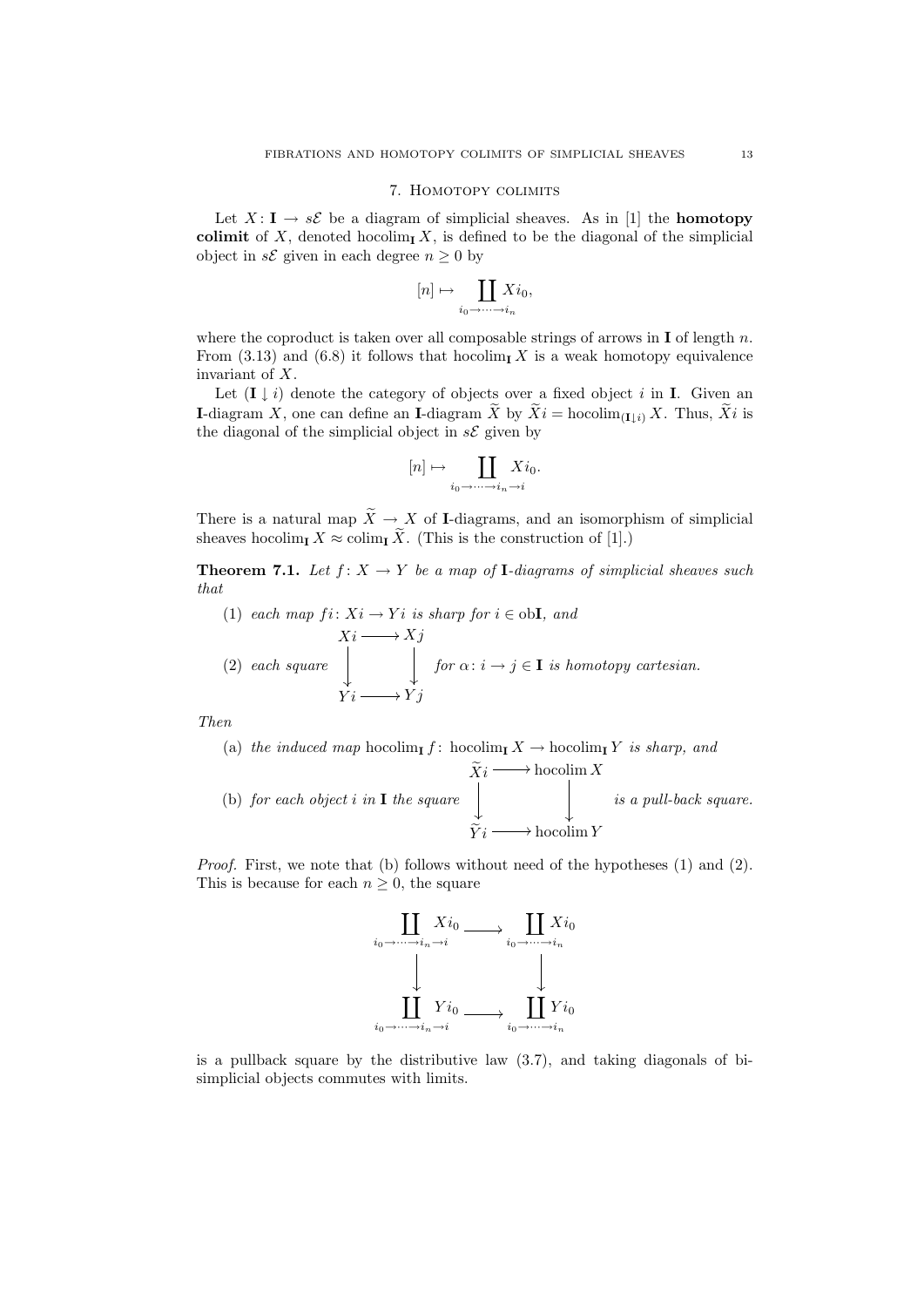To show (a), we consider the square



where the horizontal arrows are induced by a map  $\delta: [m] \to [n] \in \Delta$ . The vertical arrows are sharp by  $(5.1, P5)$ , and the square is homotopy cartesian using  $(7.2)$ . (In fact, the square is a *pullback* square except when  $\delta$  is a simplicial operator for which  $\delta(0) \neq 0$ , in which case the square is only homotopy cartesian.) The result then follows from (6.1).

**Lemma 7.2.** In  $s\mathcal{E}$ , an arbitrary coproduct of homotopy cartesian squares is homotopy cartesian.

*Proof.* A coproduct of weak equivalences is a weak equivalence by  $(3.13)$ , and a coproduct of pullback squares is a pullback square by the distributive law (3.7). Thus it suffices to factor the sides of each square into a weak equivalence followed by a fibration and demonstrate the result for the resulting pullback squares; since fibrations are sharp  $(2.2)$ , the coproduct of sharp maps is sharp  $(5.1, P5)$ , and pullbacks along sharp maps are homotopy cartesian, the result follows.

*Proof of*  $(1.4)$ *.* To prove  $(1)$ , choose a factorization

 $\operatorname{colim}_{\mathbf{I}} X \xrightarrow{j} W' \xrightarrow{p} \operatorname{colim}_{\mathbf{I}} Y$ 

such that j is a weak equivalence and p is sharp (e.g., a fibration). Define an **I-diagram** X' by  $X'i = W' \times Y_i$ ; by the distributive law  $(3.7)$  we see that colim<sub>I</sub>  $X' \approx W'$ . Note also that the induced map  $Xi \rightarrow X'i$  is a weak equivalence, since  $p$  is sharp and by the hypothesis that each square  $(1.2)$  is homotopy cartesian. In the diagram

$$
\operatorname{colim} \widetilde{X} \xrightarrow{i} \operatorname{colim} \widetilde{X'} \longrightarrow \operatorname{colim} \widetilde{Y}
$$
\n
$$
\downarrow k \qquad \qquad \downarrow \qquad \qquad \downarrow \qquad \qquad \downarrow
$$
\n
$$
\operatorname{colim} X \xrightarrow{j} \operatorname{colim} X' \xrightarrow{p} \operatorname{colim} Y
$$

the map p is sharp and the indicated maps are weak equivalences; that i and  $\ell$  are weak equivalences follows from the homotopy invariance of homotopy colimits and the hypothesis that Y is a homotopy colimit diagram. Thus to show that  $k$  is a weak equivalence, and hence that  $X$  is a homotopy colimit diagram, it suffices to show that the right-hand square is a pull-back square.

Since each  $X^{\prime i}$  is defined to be the pullback of colim  $X^{\prime} \to \text{colim } Y$  along a map  $Y_i \to \text{colim } Y$ , we see that  $\tilde{X}_i$  is the pullback of colim X' along the composite map  $\widetilde{Y}i \to Yi \to \text{colim } Y$ . The assertion that the right-hand square is a pullback square now follows using the distributive law (3.7).

To prove (2), choose a factorization of  $f: X \to Y$  into  $X \xrightarrow{j} X' \xrightarrow{p} Y$ , in which j is an object-wise weak equivalence and  $p$  is an object-wise fibration, and hence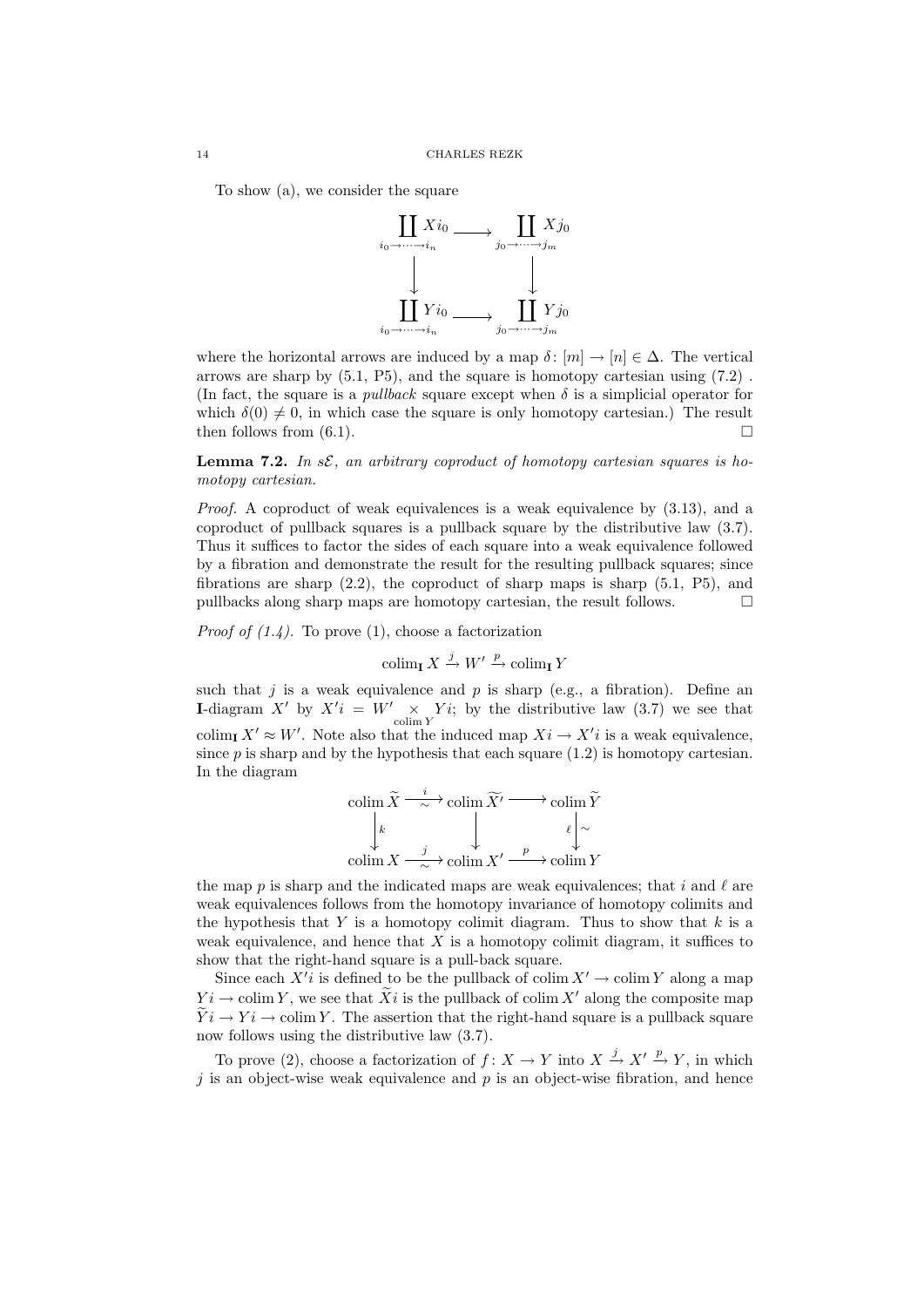object-wise sharp. Then the square



is homotopy cartesian by  $(7.1)$ , and since X is by hypothesis a homotopy colimit diagram it follows that this square is weakly equivalent to (1.2), and we get the desired result.

# 8. Lemmas on sharp maps of special diagrams

In this section we show that for special kinds of maps of diagrams, the induced map of colimits is sharp. These results were the key element of the proof of  $(6.1)$ .

**Proposition 8.1.** Let I denote a small category, and  $p: X \rightarrow Y$  a map of Idiagrams in sE. Suppose that  $pi: X_i \to Y_i$  is sharp for each  $i \in \text{obI}$ , and that



is a homotopy cartesian square for each  $\alpha: i \rightarrow j$  in I. Then under each of the following cases (1)–(3), the induced map colim<sub>I</sub>  $X \to \text{colim}_{\textbf{I}} Y$  is sharp, and for each  $i \in \text{obj},$  the square



is homotopy cartesian.

- (1) I is the category obtained from the poset  $\mathbb N$  of non-negative integers, and each map  $X(n) \to X(n+1)$  and  $Y(n) \to Y(n+1)$  is a monomorphism.
- (2)  $I = (i_1 \stackrel{\alpha}{\leftarrow} i_0 \stackrel{\beta}{\rightarrow} i_2)$  and  $X\beta$  and  $Y\beta$  are monomorphisms.
- (3) I is the category obtained from the poset  $\overline{P}S$  of proper subsets of a finite set S, and X and Y are cofibrant diagrams in the sense of  $(6.3)$ .

Lemma 8.2. Consider a countable sequence of maps over B

$$
Y(0) \xrightarrow{i_0} Y(1) \xrightarrow{i_1} Y(2) \xrightarrow{i_2} \dots \to B
$$

such that each i<sub>n</sub> is a trivial cofibration, and each map  $q_n: Y(n) \to B$  is sharp. Then the induced map q:  $\text{colim}_n Y(n) \to B$  is sharp.

*Proof.* Given a map  $f: A \to B$ , consider the pullbacks  $X(n) = Y(n) \times_B A$ . By the distributive law (3.7),  $\text{colim}_n X(n) = \text{colim}_n Y(n) \times_B A$ . Since each map  $Y(n) \to B$ is sharp and each  $i_n$  is a weak equivalence, it follows that each  $X(n) \to X(n+1)$ is a weak equivalence and thus a trivial cofibration. Thus the composite  $X(0) \rightarrow$  $\operatorname{colim}_n X(n)$  is a trivial cofibration, and so base-change of q along f yields a homotopy cartesian square.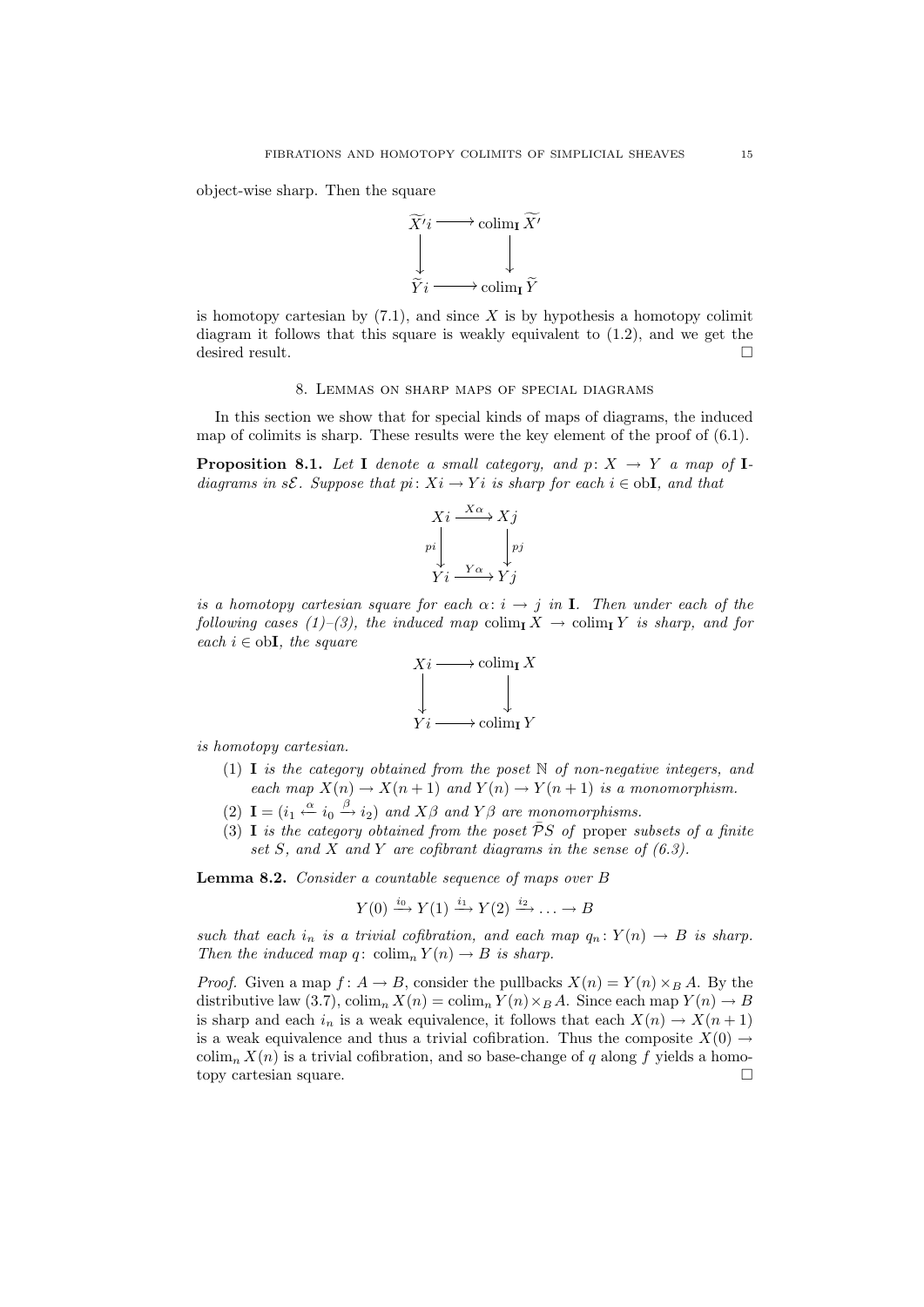### 16 CHARLES REZK

*Proof of part 1 of (8.1)*. Let  $X'(n) = Y(n) \times_{\text{colim } Y(n)} \text{colim } X(n)$ , whence we have that colim  $X'(n) \approx \text{colim } X(n)$  by the distributive law (3.7). It suffices to show

- (1) that each map  $X'(n) \to Y(n)$  is sharp, and
- (2) that each map  $X(n) \to X'(n)$  is a weak equivalence.

This is because (1), together with (4.1, P4) and the fact that  $\prod_n Y(n) \to \text{colim } Y(n)$ is epi, implies that  $\text{colim } X(n) \to \text{colim } Y(n)$  is sharp, and (2) then demonstrates that the appropriate squares are homotopy cartesian.

Let  $X(n,m) = Y(n) \times_{Y(m)} X(m)$  for  $m \geq n$ . Then  $X'(n) \approx \operatorname{colim}_m X(n,m)$ by the distributive law. We have that  $X(n,n) \approx X(n)$ , and each map  $X(n,m) \to$  $X(n, m + 1)$  is a weak equivalence since  $X(m + 1) \rightarrow Y(m + 1)$  is sharp. Thus  $X(n) \to \text{colim}_m X(n,m) \approx X'(n)$  is a weak equivalence, proving (2). Claim (1) follows from (8.2) applied to the sequence  $X(n, m)$  over  $Y(n)$ .

The following lemma describes conditions under which one may "glue" an object onto a sharp map and still obtain a sharp map.

### Lemma 8.3. Let



be a commutative diagram such that the top square is a push-out square, p, pf, and qq are sharp,  $f$  is a weak equivalence, and either  $i$  or  $f$  is a monomorphism. Then q is also sharp.

*Proof.* It suffices by (2.7) to show that every base-change of q along a map  $U \rightarrow B$ produces a homotopy cartesian square. Since qg is sharp it suffices to show that

$$
U \underset{B}{\times} g \colon U \underset{B}{\times} Y \to U \underset{B}{\times} Y'
$$

is a weak equivalence. Via the pushout square

$$
U \times X \xrightarrow{U \times X} U \times Y
$$
  

$$
U \times f
$$
  

$$
U \times X'
$$
  

$$
U \times X'
$$
  

$$
U \times Y'
$$

in which either the top or the left arrow is a cofibration, we see that it suffices to show that  $U \times_B f$  is a weak equivalence, since  $s\mathcal{E}$  is a left-proper model category.

In fact,  $U \times_B f \approx (U \times_B A) \times_A f$ ; that is,  $U \times_B f$  is a base-change of f along a map into A. Thus since  $p$  and  $pf$  are sharp, this base-change of  $f$  is a weak equivalence, as desired.

We have need of the following peculiar lemma.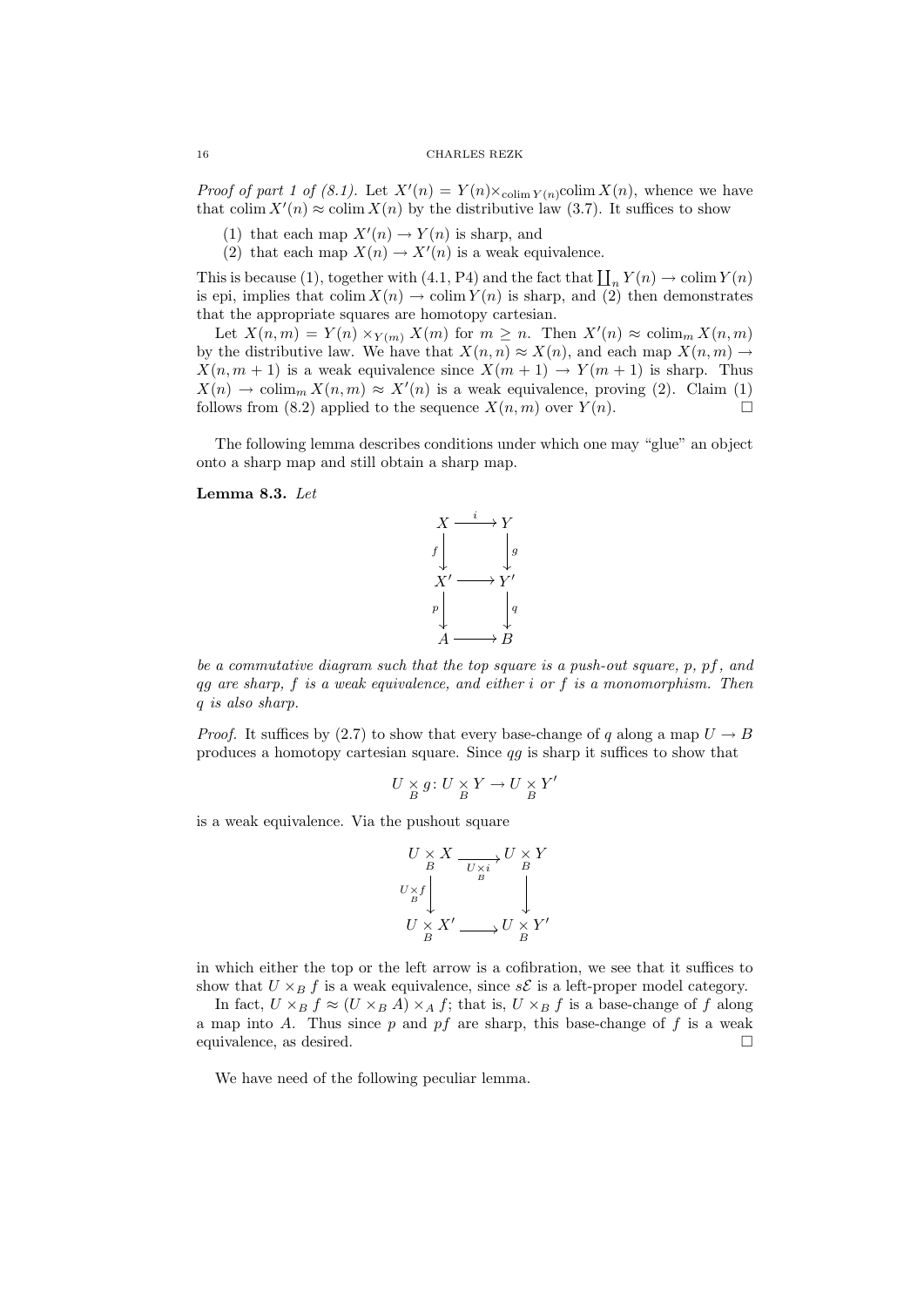**Lemma 8.4.** In a Grothendieck topos  $\mathcal E$  consider a diagram of the form



in which the horizontal arrows are mono, the top square is a pushout square, and the large rectangle is a pullback rectangle. Then the bottom square is also a pullback square.

*Proof.* It suffices to show that the lemma holds in a Boolean localization of  $\mathcal{E}$ . In this case every subobject has a complement, so we may write  $X = A \amalg C$ ,  $X' = A' \amalg C'$ , and  $Y = B \amalg D$ . To show that the lower square is a pullback, it suffices to show that  $q(C') \subset D$ . Since the top square is a pushout,  $p(C) = C'$ , and since the big rectangle is a pullback,  $qp(C) \subset D$ , producing the desired result.  $\square$ 

*Proof of part 2 of (8.1)*. We have a diagram of the form

(8.5) 
$$
X_1 \longleftrightarrow X_0 \longrightarrow X_2
$$

$$
p_1 \downarrow p_0 \downarrow \downarrow p_2
$$

$$
Y_1 \longleftrightarrow Y_0 \longrightarrow Y_2
$$

where  $p_n$  is sharp for  $n = 0, 1, 2$ , each square is homotopy cartesian, and i and j are mono. We must show that the induced map  $X_{12} \rightarrow Y_{12}$  of pushouts is sharp, and that each square

(8.6) 
$$
X_n \longrightarrow X_{12}
$$

$$
p_n \downarrow \qquad p_{12}
$$

$$
Y_n \longrightarrow Y_{12}
$$

is homotopy cartesian for  $n = 0, 1, 2$ .

We prove the claim by proving it for the following cases:

- (a) under the additional hypothesis that both of the squares in (8.5) are pullback squares,
- (b) under the additional hypothesis that the right-hand square in (8.5) is a pull back square, and
- (c) under no additional hypotheses.

In case (a), each square of the form  $(8.6)$  is necessarily a pullback square since  $i$  and  $j$  are mono; this can be seen by passing to a boolean localization, in which case  $X_2 \approx X_0 \amalg X_2'$  and  $Y_2 \approx Y_0 \amalg Y_2'$  so that  $X_{12} \approx X_1 \amalg X_2'$  and  $Y_{12} \approx Y_1 \amalg Y_2'$ . Thus  $p_{12}$ :  $X_{12} \rightarrow Y_{12}$  must be sharp using (4.1, P4), since the pullback of  $p_{12}$  along the epimorphism  $Y_1 \amalg Y_2 \rightarrow Y_{12}$  is sharp.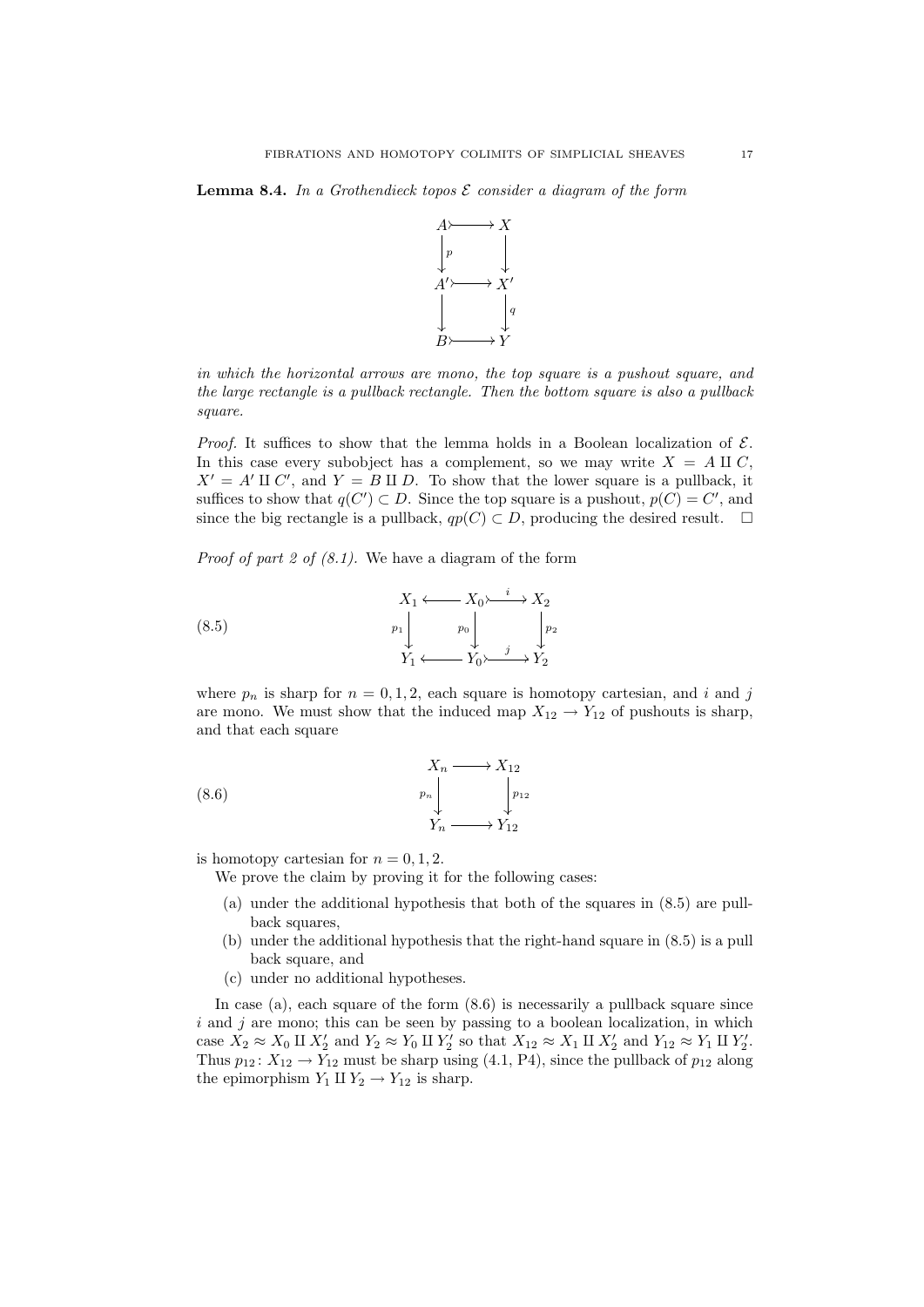In case (b), we let  $X'_0 = Y_0 \underset{Y_1}{\times} X_1$  and  $X'_2 = X'_0 \underset{X_0}{\cup} X_2$ , obtaining a diagram of the form



The map  $p'_0$  is sharp since it is a base-change of the sharp map  $p_1$ . The map  $p'_2$  is sharp by  $(8.3)$  since i is mono. The lower right-hand square is a pullback square by (8.4). Then the claim reduces to case (a), since  $X_1 \cup_{X'_0} X'_2 \approx X_{12}$ .

In case (c), let  $X'_0 = Y_0 \underset{Y_2}{\times} X_2$  and  $X'_1 = X_1 \underset{X_0}{\cup} X'_0$ , obtaining a diagram of the form



The map  $p'_0$  is the base-change of a sharp map  $p_2$  and hence is sharp; the map  $p'_1$  is sharp by  $(8.3)$  (note that  $X_0 \to X'_0$  is mono). Thus the claim reduces to case (b), since  $X'_1 \cup_{X'_0}$  $\frac{1}{2} \times X_2 \approx X_{12}.$ 

*Proof of part 3 of (8.1).* Let  $S = \{1, \ldots, n\}$ ; we prove the result by induction on n. The cases  $n = 0, 1$  are trivial, and case  $n = 2$  follows from (8.1, part 2).

For a set T, as in (6.3) let  $\bar{P}T$  denote the poset of proper subsets of T as in (6.3). Then (6.4) provides a pushout square



in which the vertical arrows are mono; here  $S' = \{1, \ldots, n-1\}$ . There is a similar diagram for  $Y$ . One now deduces the result by induction on the size of  $S$ , applying (8.1, part 2) to the above square to carry out the induction step.

Note that in order to apply the induction step, we need to know that the square

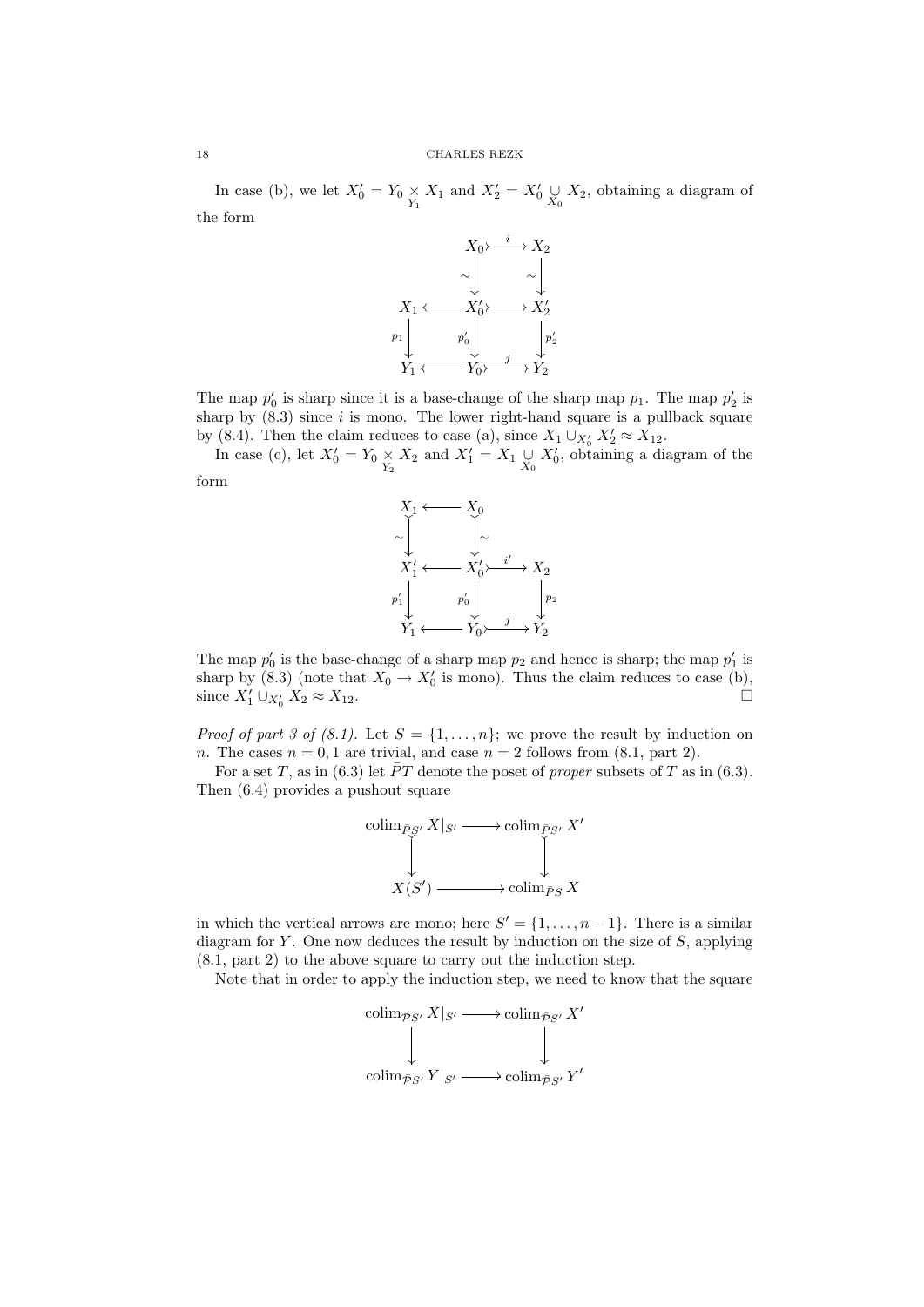is homotopy cartesian. This follows by induction from the fact that each of the squares in



# 9. Sharp maps in a boolean localization

In this section we go back to prove the results needed in the proof of (4.1) on sharp maps in a boolean localization. In the following  $\beta$  denotes a complete boolean algebra.

**Proposition 9.1.** Let  $f: X \to Y$  be a map in sShB. The following are equivalent.

- $(1)$  f is sharp.
- (2) For all  $n \geq 0$  and all  $S_n \to Y_n$  in ShB the induced pullback square



is homotopy cartesian.

(3) For each  $n \geq 0$  there exists an epimorphism  $S_n \to Y_n$  in ShB such that for each map  $\delta: \Delta[m] \to \Delta[n]$  of standard simplices, the induced diagram of pullback squares



is such that h is a weak equivalence.

Let  $\gamma$  be an ordinal, viewed as a category. Given a functor  $X: \gamma \to s\mathcal{E}$  such that colim<sub>α $\lt \beta$ </sub>  $X(\alpha) \approx X(\beta)$  for each limit ordinal  $\beta < \gamma$ , we call the induced map  $X(0) \to \text{colim}_{\alpha \leq \gamma} X(\alpha)$  a transfinite composition of the maps in X.

*Proof.* The implications  $(1)$  implies  $(2)$  implies  $(3)$  are straightforward, so it suffices to prove  $(3)$  implies  $(1)$ .

Consider a diagram of pullback squares

(9.2) 
$$
\begin{array}{ccc}\n & A & \xrightarrow{g} & A' & \longrightarrow X \\
 & \downarrow & & \downarrow & \\
 & B & \xrightarrow{h} & B' & \longrightarrow Y\n\end{array}
$$

with h a weak equivalence and f as in  $(3)$ . We want to show that g is a weak equivalence. By factoring  $h$  into a trivial cofibration followed by a trivial fibration, we see that we can reduce to the case when  $h$  is a trivial cofibration.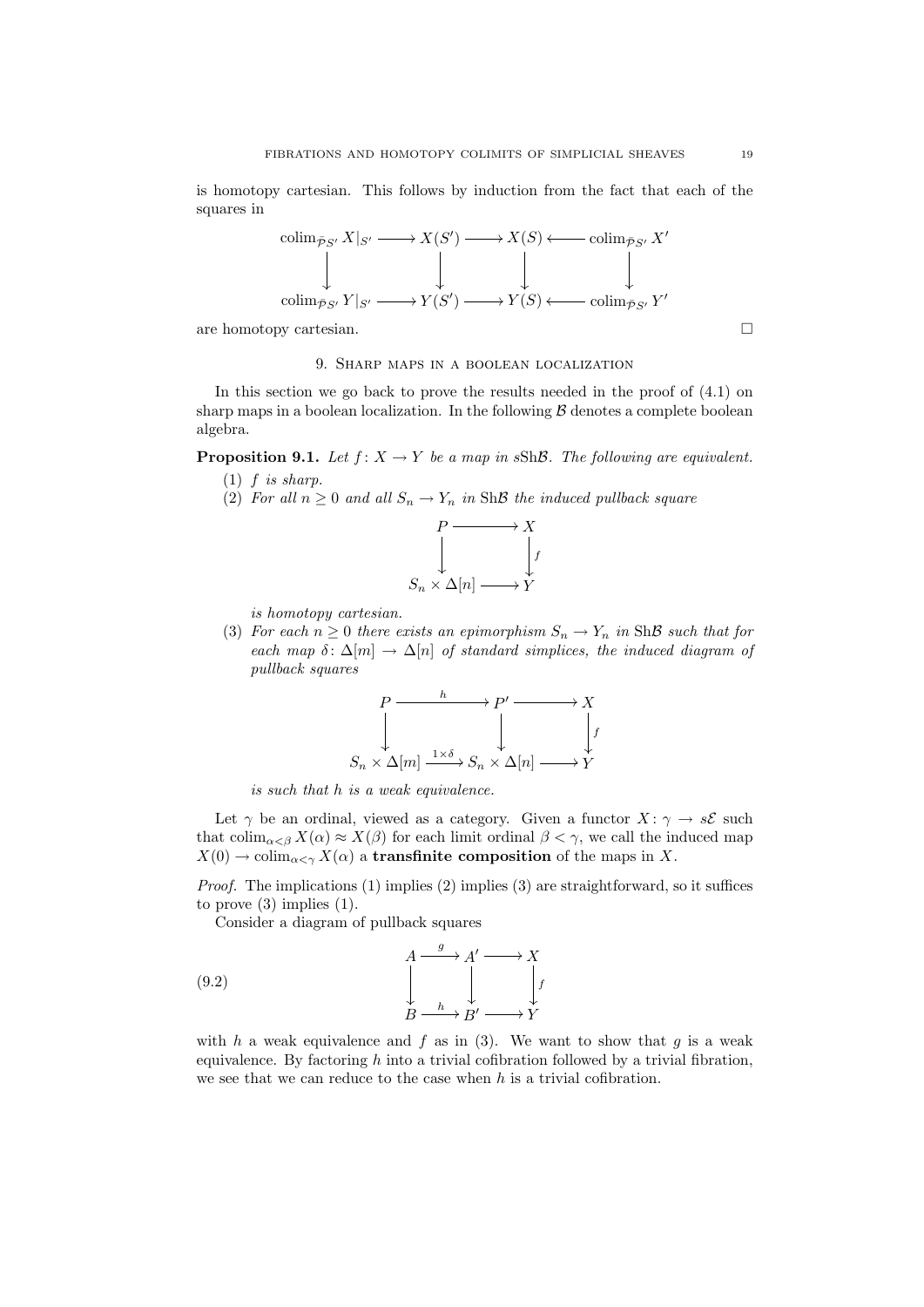### 20 CHARLES REZK

Let C denote the class of trivial cofibrations  $h: B \to B'$  such that for all diagrams of the form  $(9.2)$  in which the squares are pullbacks, the map q is a weak equivalence. In order to show that  $\mathcal C$  contains all trivial cofibrations, it will suffice by (10.16) to show that  $C$ 

- (1) is closed under retracts,
- (2) is closed under cobase-change,
- (3) is closed under transfinite composition, and
- (4) contains all maps of the form  $U \times \Lambda^k[n] \to U \times \Lambda[n]$  where  $U \in \mathcal{E}$  is a discrete object.

Part (1) is straightforward. Part (2) follows from the fact that pullbacks of monomorphisms are monomorphisms, and the fact that the cobase-change of a trivial cofibration is again a trivial cofibration. Part (3) follows from the fact that a transfinite composite of trivial cofibrations is a trivial cofibration, and from the fact that if  ${Y_\alpha}$  is some sequence and  $f: X \to Y = \text{colim}_{\alpha} Y_\alpha$  a map, then colim<sub>α</sub>  $Y_\alpha \times_Y X \approx X$  by the distributive law (3.7).

Part (4) is (9.3).

$$
\overline{a}
$$

Let  $\Lambda^k[n] \subset \Delta[n]$  denote the "k-th horn" of the standard n-simplex; that is,  $\Lambda^k[n]$  is the largest subcomplex of  $\Delta[n]$  not containing the k-th face. The following lemma, though simple, is crucial to proving anything about sharp maps. It is essentially Lemma 7.4 of Chachólski [2], at least in the case when  $\text{Sh}\mathcal{B} = \text{Set}$ .

**Lemma 9.3.** Let  $f: X \to Y$  be a map in sShB, and let  $U_n \to Y_n$  be some map in ShB. Suppose that for each map  $\delta: \Delta[m] \to \Delta[n]$  of standard simplices the map i in the diagram



of pullback squares is a weak equivalence. Then for any inclusion  $\Lambda^k[n] \to \Delta[n]$  of a simplicial horn into a standard simplex the map j in the diagram

$$
Q \xrightarrow{j} P \xrightarrow{\longrightarrow} X
$$
  

$$
\downarrow \qquad \qquad \downarrow
$$
  

$$
U_n \times \Lambda^k[n] \xrightarrow{1 \times \delta} U_n \times \Delta[n] \xrightarrow{\longrightarrow} Y
$$

of pullback squares is a weak equivalence.

*Proof.* Let  $S = \{0, \ldots, n\}$  be a set, and identify S with the set of vertices of  $\Delta[n]$ . There is a functor  $F: \mathcal{P}S \to \mathcal{S}$  sending  $T \subseteq S$  to the smallest subobject of  $\Delta[n]$ containing the vertices T; thus  $F(T) \approx \Delta ||T||$ . Note that F is a cofibrant functor in the sense of (6.3). Let  $S' = S \setminus \{k\}$ , and define  $\widetilde{F} : \mathcal{P}S' \to \mathcal{S}$  by  $\widetilde{F}(T) = F(T \cup \{k\})$ . Then colim<sub>ps</sub>,  $\widetilde{F} \approx \Lambda^k[n]$ , and  $\widetilde{F}(S') \approx \Delta[n]$ , and  $\widetilde{F}$  is a cofibrant functor.

Now define  $G: \mathcal{PS}' \to sSh\mathcal{B}$  by  $G(T) = X \times_Y (U_n \times \widetilde{F}(T))$ . Then  $\text{colim}_{\bar{\mathcal{PS}}'} G \approx Q$ by the distributive law (3.7) and  $G(S') \approx P$ , and the lemma follows immediately from  $(6.5)$ , since G is a cofibrant functor.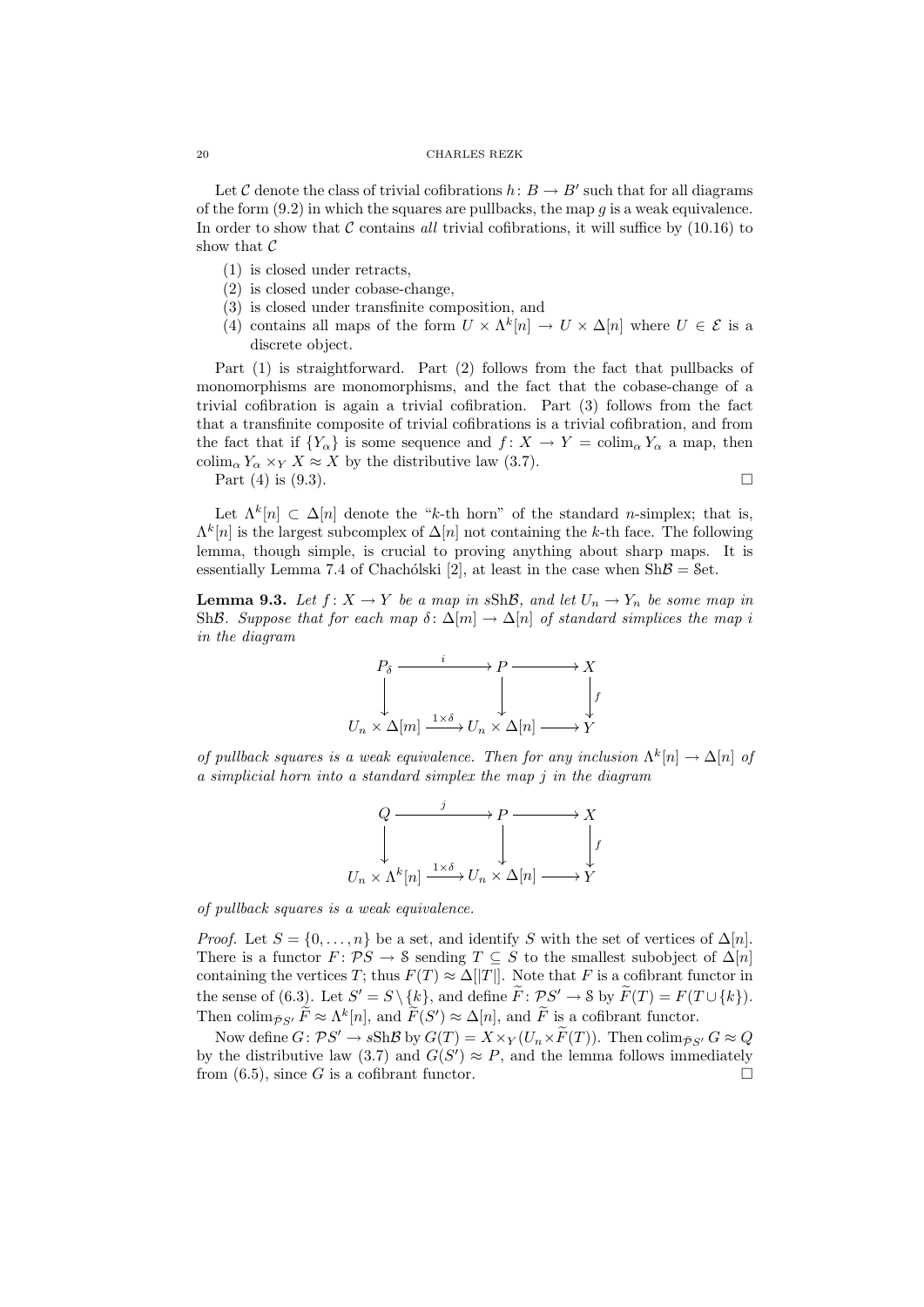#### 10. Local fibrations are global fibrations in a boolean localization

The purpose of this section is to prove (3.14), as well as (10.16), which was used in Section 9. It is possible with some work to derive these facts from Jardine's construction of the model category on sShB. However, it seems more enlightening (and no more difficult) to proceed by constructing the model category structure on  $sSh\mathcal{B}$  from scratch, and showing that it has the desired properties while coinciding with Jardine's structure; it turns out that the construction of the model category structure on  $sSh\mathcal{B}$  is somewhat simpler than the more general case of simplicial sheaves on an arbitrary Grothendieck site.

10.1. Sheaves on a complete boolean algebra. Let  $\beta$  be a complete boolean algebra. Thus  $\beta$  is a complete distributive lattice with minimal and maximal elements 0 and 1, such that every  $b \in \mathcal{B}$  has a complement  $\overline{b}$ ; that is, if  $\vee$  denotes meet and ∧ denotes join, then  $b \vee \overline{b} = 1$  and  $b \wedge \overline{b} = 0$ . We view  $\beta$  as a category, with a map  $b \to b'$  whenever  $b \leq b'$ .

A presheaf on B is a functor  $X: B^{op} \to$  Set. A sheaf on B is a presheaf X such that for a collection of elements  ${b_i \in \mathcal{B}}_{i \in I}$ , the diagram

(10.2) 
$$
X(b) \longrightarrow \prod_{i \in I} X(b_i) \Rightarrow \prod_{i,j \in I} X(b_i \wedge b_j)
$$

is an equalizer whenever  $\bigvee_{i \in I} b_i = b$ .

Say a collection of elements  ${b_i \in \mathcal{B}}_{i \in I}$  is a **decomposition** of  $b \in \mathcal{B}$  if  $\bigvee_{i \in I} b_i =$ b and  $b_i \wedge b_j = 0$  if  $i \neq j$ . We write  $\prod_{i \in I} b_i = b$  to denote a decomposition of b. The collection of decompositions of  $b \in \mathcal{B}$  forms a directed set under refinement, with the trivial decomposition  ${b}$  as minimal element.

**Proposition 10.3.** A presheaf  $X \in \text{Psh}\mathcal{B}$  is a sheaf if and only if for each decomposition  $b = \coprod_{i \in I} b_i$  of b, the induced map  $X(b) \to \prod_{i \in I} X(b_i)$  is an isomorphism. Proof. The only if statement follows from the definition of a sheaf. To prove the if statement, suppose  $\bigvee_{i \in I} b_i = b$ . For each  $S \subset I$ , let

$$
b_S = b \wedge \left(\bigwedge_{i \in S} b_i\right) \wedge \left(\bigwedge_{j \in S \setminus I} \bar{b}_j\right).
$$

Note that for  $T \subset I$  we have that  $\bigvee_{i \in T} b_i = \coprod_{S \subset T} b_S$  and  $\bigwedge_{i \in T} b_i = \coprod_{S \supset T} b_S$ . In particular,  $b_{\emptyset} = 0$  and  $b = \coprod_{S \subset I} b_S$ .

To show that X is a sheaf, we need to show that every sequence of the form (10.2) is exact. By hypothesis this sequence is isomorphic to the diagram

$$
\prod_{S \subset I} X(b_S) \to \prod_{i \in I} \prod_{T \ni i} X(b_T) \rightrightarrows \prod_{i,j \in I} \prod_{U \ni i,j} X(b_U).
$$

But the above sequence is manifestly exact, since it is a product of sequences of the form

$$
X(b_S) \to \prod_{i \in S} X(b_S) \rightrightarrows \prod_{i,j \in S} X(b_S)
$$

for each  $S \subset I$ .

Define a functor  $L: \text{Psh}\mathcal{B} \to \text{Psh}\mathcal{B}$  by

$$
(LX)(b) = \operatorname*{colim}_{b=\amalg b_i} \prod_i X(b_i),
$$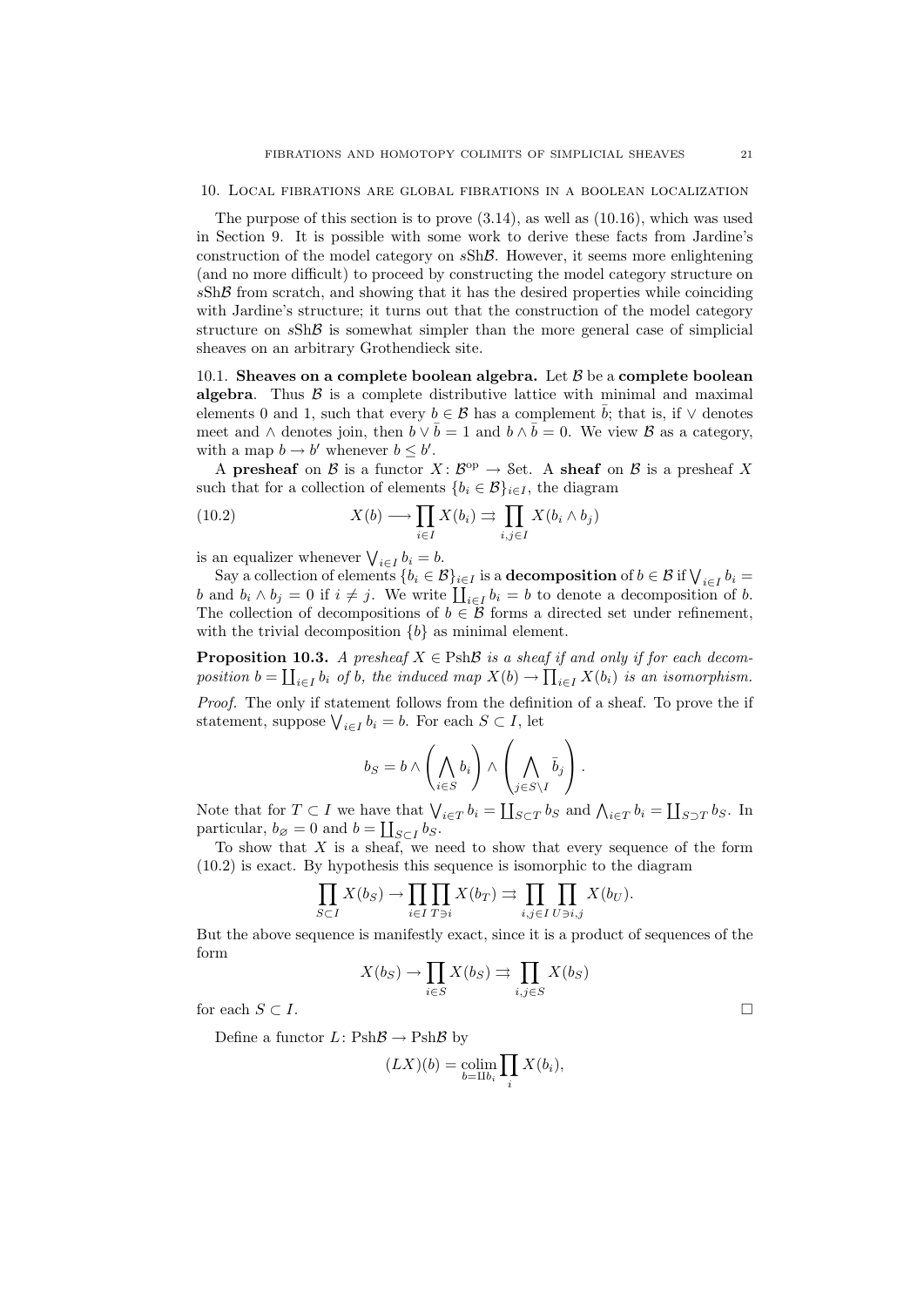# 22 CHARLES REZK

the colimit being taken over the directed set of decompositions of b. There is a natural transformation  $\eta: X \to LX$  corresponding to the trivial decompositions of  $b \in \mathcal{B}$ . Typically, one proves that the composite functor  $L^2 = L \circ L$  is a sheafification functor for sheaves on  $\mathcal{B}$ . The following shows that  $L$  is itself a sheafification functor.

**Proposition 10.4.** Given  $X \in \text{PshB}$ , the object LX is a sheaf; furthermore,  $\eta_X \colon X \to LX$  is an isomorphism if X is a sheaf. Thus L induces a sheafification functor  $L: \text{Psh}\mathcal{B} \to \text{Sh}\mathcal{B}$  left adjoint to inclusion  $\text{Sh}\mathcal{B} \to \text{Psh}\mathcal{B}$ .

Proof. The proof is a straightforward element chase, using (10.3) and the fact that decompositions of an element  $b \in \mathcal{B}$  form a directed set.

10.5. A model category structure for  $sSh\mathcal{B}$ . Let  $f: X \to Y$  be a map in  $sSh\mathcal{B}$ . Say that  $f$  is

- $(1)$  a **cofibration** if it is a monomorphism,
- (2) a **fibration** if each  $X(b) \to Y(b)$  is a Kan fibration for all  $b \in \mathcal{B}$ , and
- (3) a weak equivalence if  $(LEx^{\infty} X)(b) \to (LEx^{\infty} Y)(b)$  is a weak equivalence of simplicial sets.

Here  $Ex^{\infty}$ : Sh $\mathcal{B} \rightarrow Psh\mathcal{B}$  denotes the functor obtained by applying Kan's  $Ex^{\infty}$ functor at each  $b \in \mathcal{B}$ . This functor commutes with finite limits and preserves fibrations; the same is true of the composite  $L \to \infty^{\infty}$ : Sh $\mathcal{B} \to \text{Sh}\mathcal{B}$ .

We say a map is a **trivial cofibration** if it is both a weak equivalence and a cofibration, and we say a map is a trivial fibration if it is both a weak equivalence and a fibration. We say an object X is **fibrant** if the map  $X \to 1$  to the terminal object is a fibration.

Theorem 10.6. With the above structure, sShB is a closed model category in the sense of Quillen.

*Proof of*  $(3.14)$  *using (10.6).* The cofibrations and weak equivalences in a closed model category determine the fibrations. Since  $\text{Sh}\mathcal{B}$  serves as its own boolean localization, the weak equivalences (resp. fibrations) of (10.6) are precisely the local weak equivalences (resp. local fibrations) of (3.10). Thus the two model category structures coincide, and thus local fibrations are model category theoretic fibrations.  $\Box$ 

## 10.7. Characterization of trivial fibrations.

**Lemma 10.8.** If  $X \in sSh\mathcal{B}$  is fibrant, then  $X(b) \to (LEx^{\infty} X)(b)$  is a weak equivalence for each  $b \in \mathcal{B}$ .

*Proof.* Since X is fibrant, each map  $X(b) \approx \prod_i X(b_i) \rightarrow \prod_i \text{Ex}^{\infty} X(b_i)$  is a product of weak equivalences between fibrant simplicial sets, and thus is a weak equivalence. Thus the map

$$
X(b) \to (L \to \infty^{\infty} X)(b) \approx \operatorname*{colim}_{b=\amalg b_i} \prod_i \to \infty^{\infty} X(b_i)
$$

is a weak equivalence, since the colimit is taken over a directed set.  $\Box$ 

Corollary 10.9. If  $X, Y \in sSh\mathcal{B}$  are fibrant, then  $f: X \to Y$  is a weak equivalence if and only if  $f(b): X(b) \to Y(b)$  is a weak equivalence for each  $b \in \mathcal{B}$ 

The following lemma implies that if  $f: X \to Y \in sSh\mathcal{B}$  is a map such that each  $f(b)$  is a weak equivalence of simplicial sets, then f is a weak equivalence.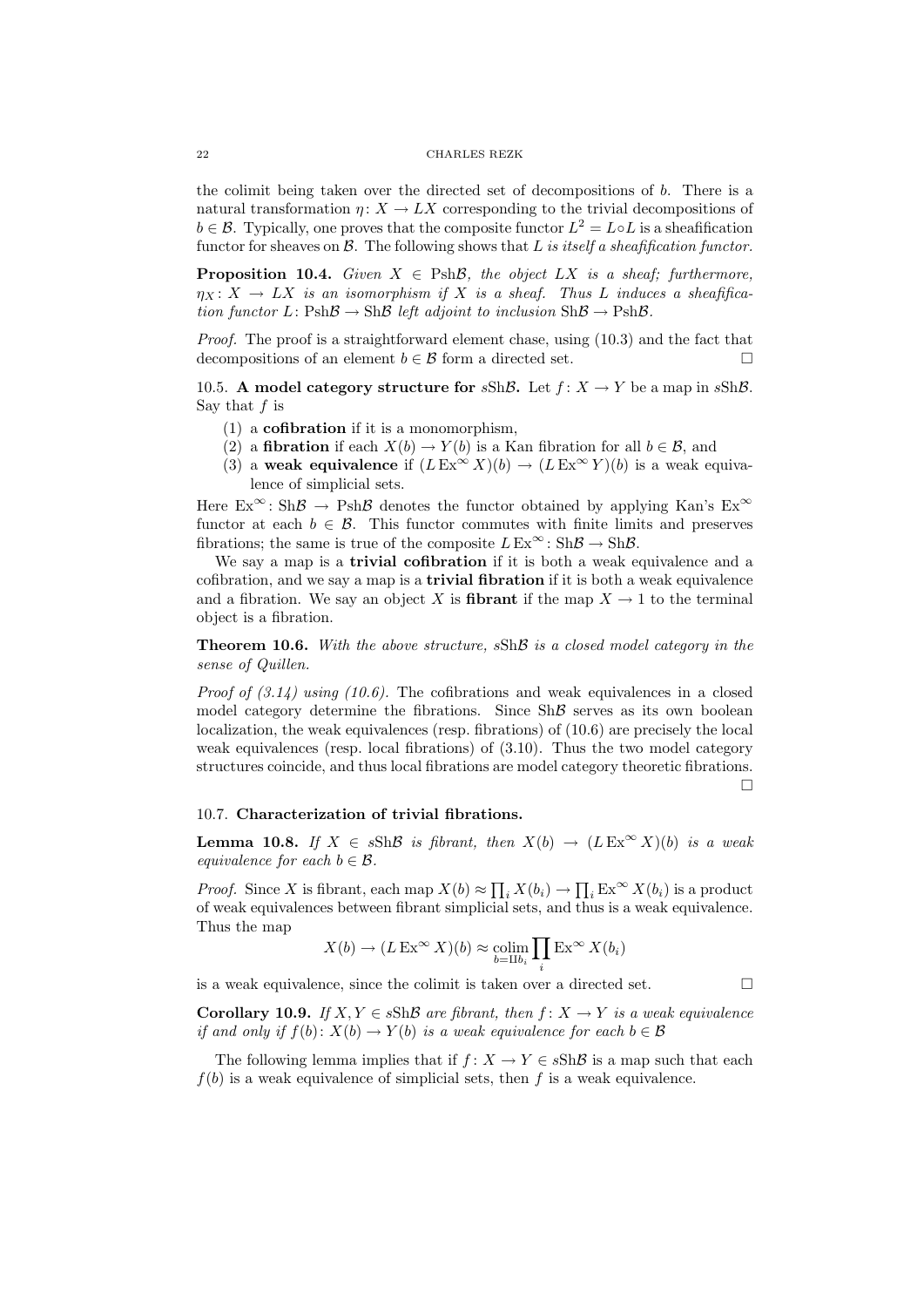**Lemma 10.10.** If  $f: X \to Y \in sPsh\mathcal{B}$  is a map of simplicial presheaves such that each  $f(b): X(b) \to Y(b)$  is a weak equivalence, then  $Lf: LX \to LY$  is a weak equivalence of simplicial sheaves.

*Proof.* First, note that if W is a simplicial presheaf, then  $L \to \infty^{\infty} LW \approx L \to \infty^{\infty} W$ . Now if each  $f(b)$  is a weak equivalence, then so is each  $Ex^{\infty} f(b)$ , and thus we conclude that  $L \to \infty$  f is a weak equivalence using (10.4).

Let  $y: \mathcal{B} \to \text{Sh}\mathcal{B}$  denote the canonical functor sending b to the representable sheaf hom<sub>sShB</sub> $(-, b)$ . Note that y identifies B with the category of subobjects of the terminal object 1 in ShB.

**Proposition 10.11.** A map  $f: X \to Y \in sSh\mathcal{B}$  is a trivial fibration if and only if each  $f(b): X(b) \to Y(b)$  is a trivial fibration of simplicial sets.

*Proof.* The "if" part follows immediately from  $(10.10)$  and the definition of fibrations.

To prove the "only if" part, note that since  $f$  is a fibration it suffices to show that for each vertex  $v \in Y_0(b)$  that the fiber of  $f(b)$  over v is a contractible Kan complex. Let  $u: yb \to Y$  be the map representing v, and form the pullback square



Note that g is a fibration, and that the inclusion  $yb \rightarrow 1$  of discrete objects is easily seen to be a fibration. Thus P and  $yb$  are fibrant. Thus, to show that  $P(b)$  is contractible it suffices by (10.9) to show that g is a weak equivalence, since  $yb(b)$  is a point.

The functor  $L \to \infty$  preserves pullbacks, fibrations, and weak equivalences, and furthermore  $L \to \infty$   $y b = y b$ . Thus  $(L \to \infty$   $f)(b')$  is a trivial fibration for each  $b' \in \mathcal{B}$ , whence so is each  $(L Ex^{\infty} g)(b')$ , and thus g is a weak equivalence as desired.  $\square$ 

10.12. **Factorizations.** We produce factorizations of maps in  $sSh\mathcal{B}$  by use of the "small object argument".

Choose an infinite cardinal  $c > 2^{|\mathcal{B}|}$  and let  $\gamma$  be the smallest ordinal of cardinality c. Then for each  $b \in \mathcal{B}$  the object  $yb \in Sh\mathcal{B}$  is small with respect to  $\gamma$ . That is, given a functor  $X: \gamma \to \text{Sh}\mathcal{B}$ , any map  $y\bar{b} \to \text{colim}_{\alpha \leq \gamma} X_{\alpha}$  factors through some  $X_{\beta}$  with  $\beta < \gamma$ .

**Lemma 10.13.** Given  $f: X \to Y$ , there exists a factorization  $f = pi$  as a cofibration i followed by a trivial fibration p.

*Proof.* We inductively define a functor  $X: \gamma \to sSh\mathcal{B}$  as follows. Let  $X(0) = X$ . Let  $X(\alpha) = \operatorname{colim}_{\beta < \alpha} X(\beta)$  if  $\alpha < \gamma$  is a limit ordinal. Otherwise, define  $X(\alpha + 1)$ by the pushout square

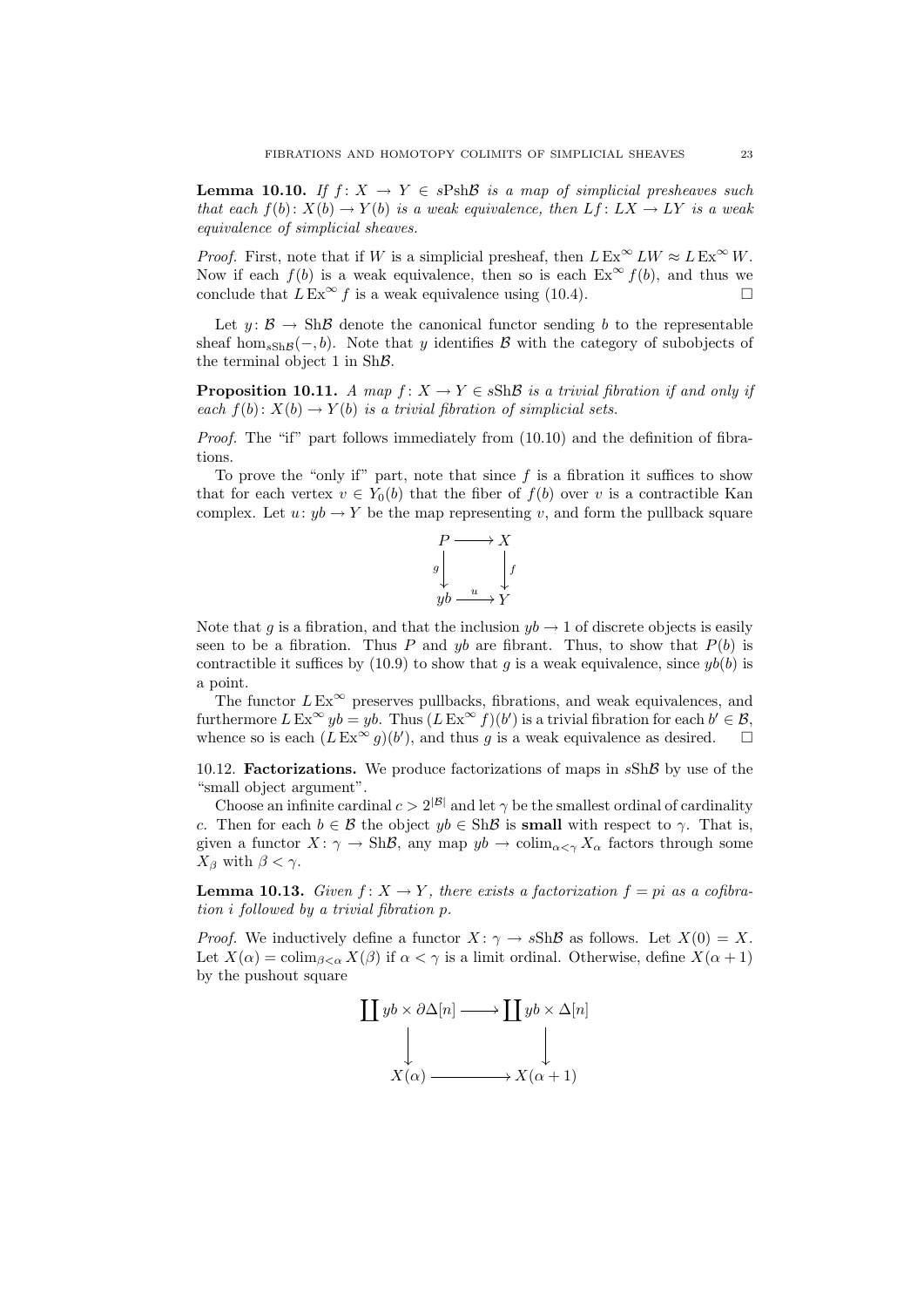where the coproducts are taken over the set of all diagrams of the form



The desired factorization is  $X \to \text{colim}_{\alpha < \gamma} X(\alpha) \to Y$ .

Lemma 10.14. Trivial fibrations have the right lifting property with respect to cofibrations.

*Proof.* Note that  $(10.11)$  and the "choice" axiom for Sh $\beta$   $(3.3)$  implies that trivial fibrations are precisely the maps which have the right lifting property with respect to all maps of the form  $S \times \partial \Delta[n] \to S \times \Delta[n]$ , where S is any discrete object in ShB. Thus the result follows when we note that if  $i: A \rightarrow B$  is a monomorphism in sShB, then we can write  $B_n \approx A_n \amalg S_n$  for some  $S_n \in sSh\mathcal{B}$  since ShB is boolean, and in this way construct an ascending filtration  $F_nB\subset B$  for  $-1\leq n<\infty$  such that

$$
F_n B \approx F_{n-1} B \bigcup_{S_n \times \partial \Delta[n]} S_n \times \Delta[n],
$$

 $F_{-1}B \approx A$ , and colim<sub>n</sub>  $F_nB \approx B$ .

Let  $C$  denote the class of maps in  $sSh\mathcal{B}$  which are retracts of transfinite compositions of pushouts along maps of the form  $yb \times \Lambda^k[n] \to yb \times \Delta[n]$ , where  $b \in \mathcal{B}$ and  $n > k > 0$ .

**Lemma 10.15.** Given  $f: X \to Y$ , there exists a factorization  $f = qj$  as a map  $j \in \mathcal{C}$  followed by a fibration q.

Proof. We perform the small object argument by taking pushouts along coproducts of maps  $yb \times \Lambda^k[n] \to yb \times \Delta[n]$ , indexed by diagrams of the form

$$
yb \times \Lambda^k[n] \longrightarrow yb \times \Delta[n]
$$
  
\n
$$
\downarrow \qquad \qquad \downarrow
$$
  
\n
$$
X(\alpha) \longrightarrow Y
$$

Otherwise, the proof is similar to that of  $(10.13)$ .

**Lemma 10.16.** The class  $C$  is precisely the class of trivial cofibrations.

*Proof.* First we show that  $\mathcal C$  consists of trivial cofibrations. It is already clear that every map in  $\mathcal C$  is a cofibration.

Suppose that  $X$  is a simplicial sheaf. Consider the following pushout square in the category of simplicial presheaves.



That is, the products, coproducts, and pushouts are to be taken in the category of presheaves. It is then clear that  $X(b') \to Y(b')$  is a weak equivalence for each  $b' \in \mathcal{B}$ ,